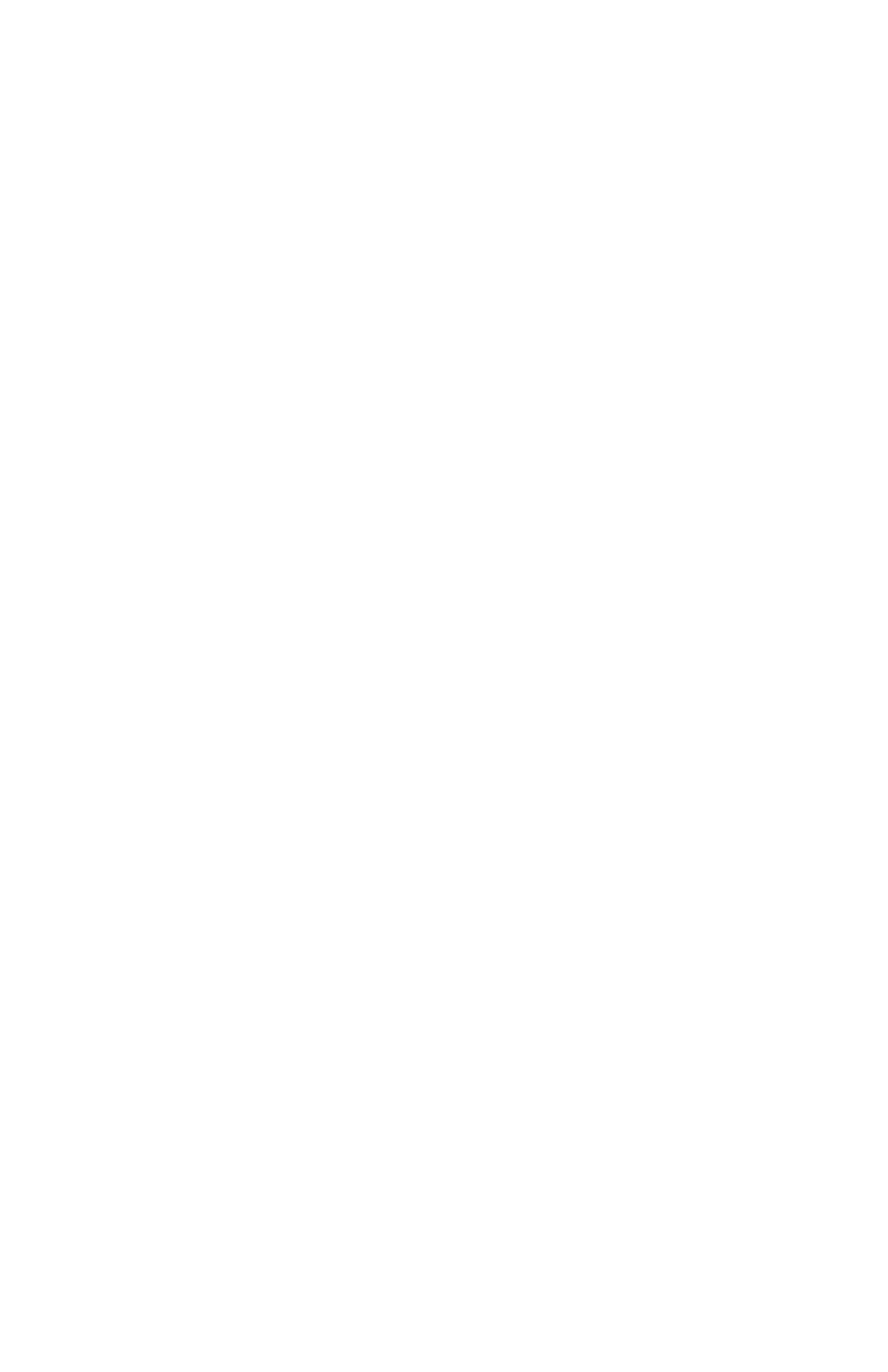# **Your God, My God, Our God**

*Rethinking Christian Theology for Religious Plurality*

**S. Wesley Ariarajah**

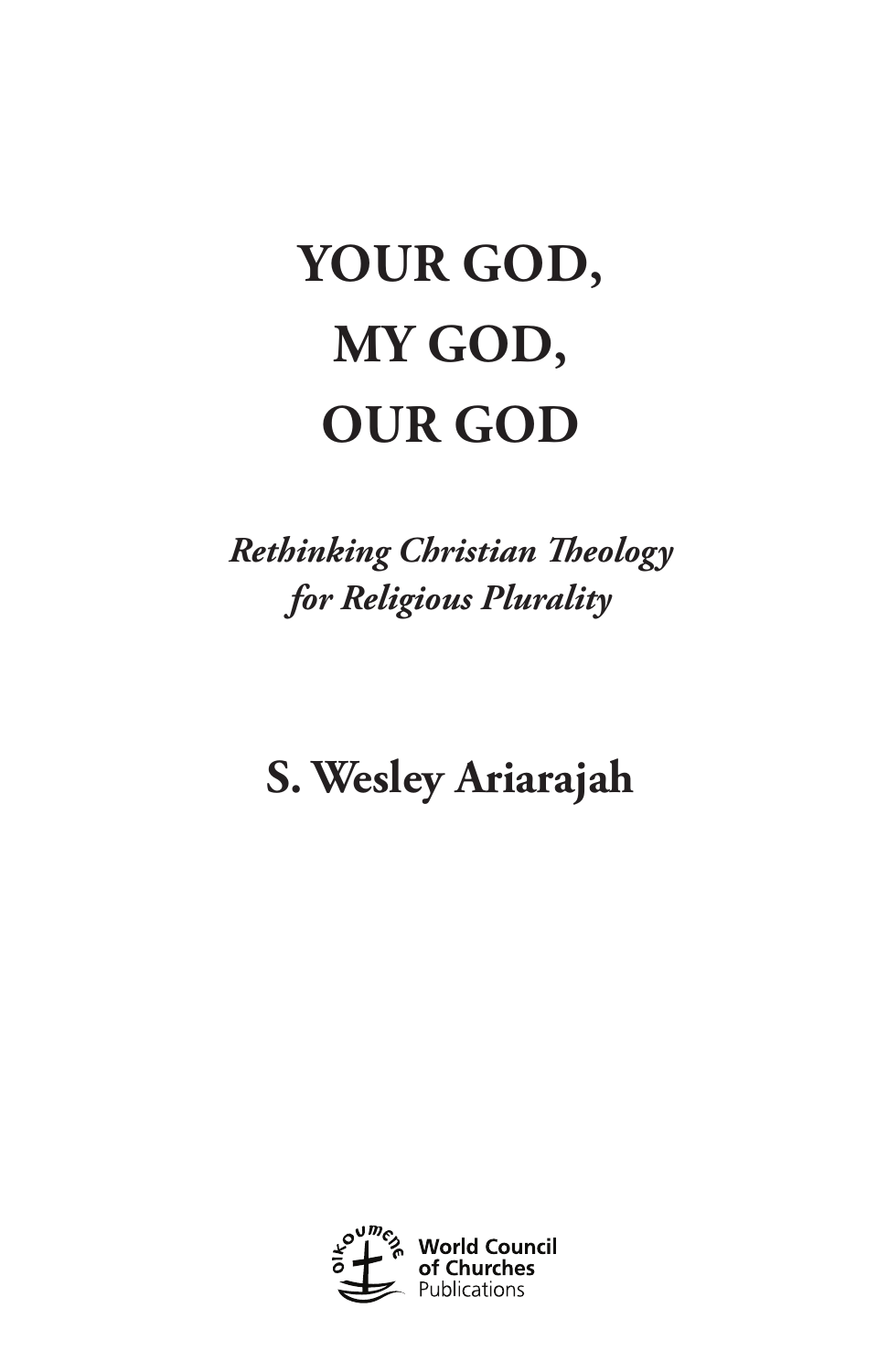YOUR GOD, MY GOD, OUR GOD Rethinking Christian Theology for Religious Plurality

Copyright © 2012 WCC Publications. All rights reserved. Except for brief quotations in notices or reviews, no part of this book may be reproduced in any manner without prior written permission from the publisher. Write: publications@wcc-coe.org.

*WCC Publications is the book publishing programme of the World Council of Churches. Founded in 1948, the WCC promotes Christian unity in faith, witness and service for a just and peaceful world. A global fellowship, the WCC brings together more than 349 Protestant, Orthodox, Anglican and other churches representing more than 560 million Christians in 110 countries and works cooperatively with the Roman Catholic Church.*

*Opinions expressed in WCC Publications are those of the authors.*

Scripture quotations are from the New Revised Standard Version Bible, © copyright 1989 by the Division of Christian Education of the National Council of the Churches of Christ in the USA. Used by permission.

Cover design: Joshua Messner Cover image: Stained glass, Ecumenical Centre, Geneva Book design and typesetting: 4 Seasons Book Design/Michelle Cook ISBN: 978-2-8254-1576-4

World Council of Churches 150 route de Ferney, P.O. Box 2100 1211 Geneva 2, Switzerland http://publications.oikoumene.org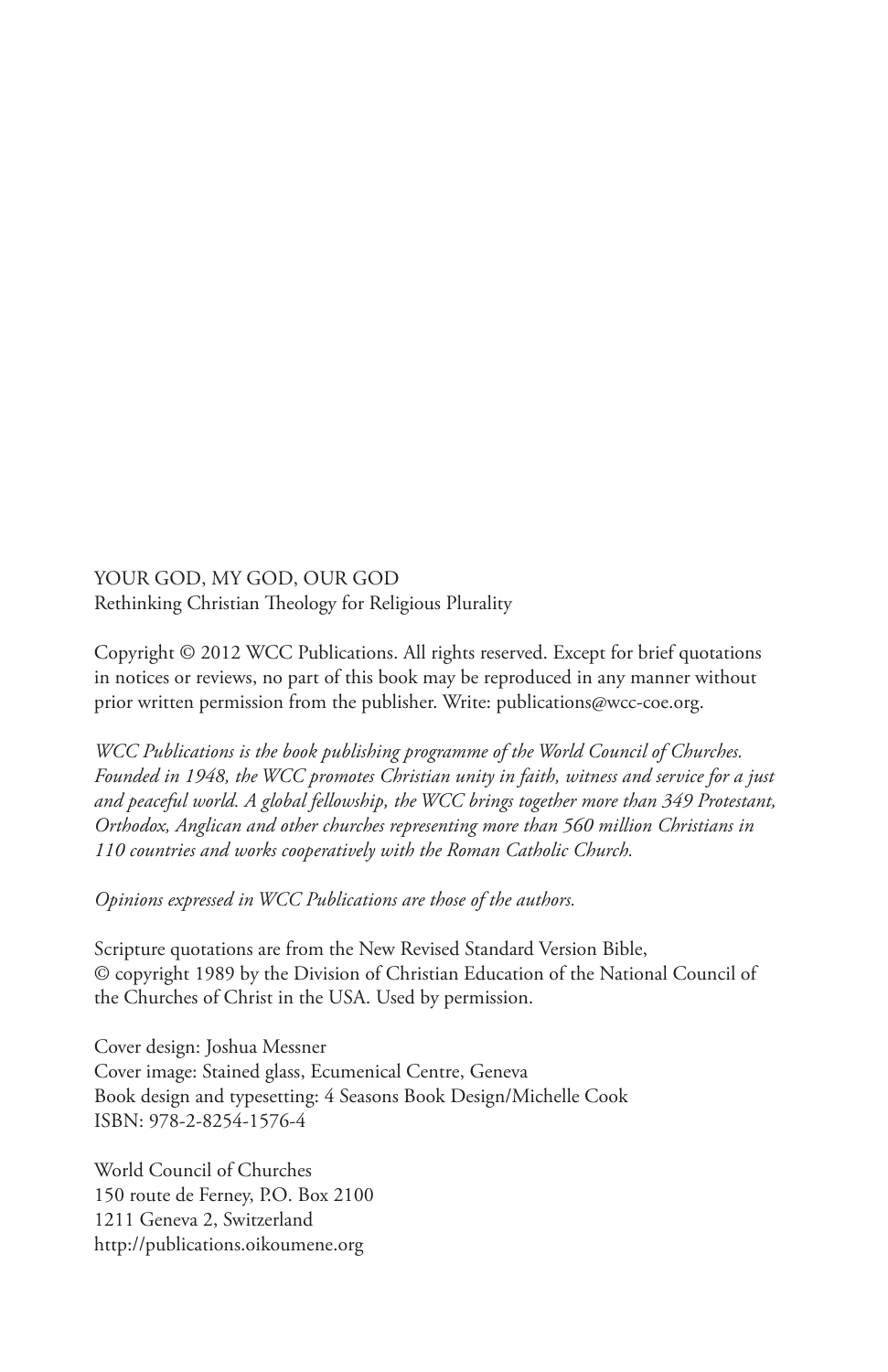*Diana and Dorothy, in celebration of decades of friendship* 

*To*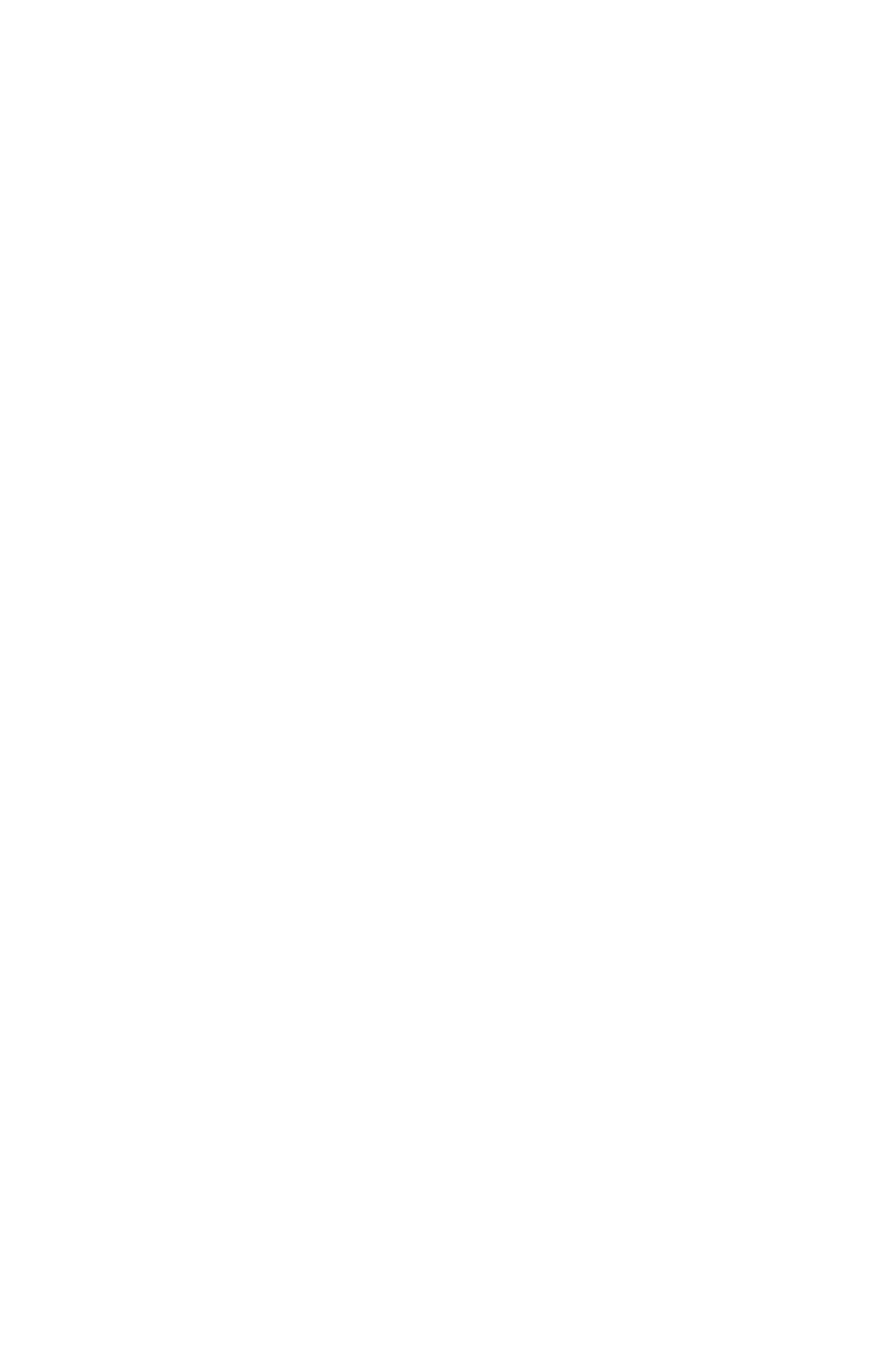### **CONTENTS**

| Preface                                                                           | ix  |
|-----------------------------------------------------------------------------------|-----|
| Chapter 1: The Long Search<br>A Personal Journey                                  | 1   |
| Chapter 2: Jerusalem II<br>Christianity Again at a Crossroads                     | 21  |
| Chapter 3: Your God, My God, Our God<br>Rethinking the Doctrine of God            | 33  |
| Chapter 4: The Baffling Reality of Sin<br>Rethinking the Doctrine of Sin          | 75  |
| Chapter 5: Who Is He and What Does His Life Mean to Us?<br>Rethinking Christology | 99  |
| Chapter 6: The Saved and the Unsaved<br>Rethinking Salvation                      | 123 |
| Chapter 7: World Mission<br>The End or a New Beginning?                           | 147 |
| Chapter 8: Theological Orientations<br>Toward a Theology of Religions             | 163 |
| Notes                                                                             | 183 |
| Suggested Reading                                                                 | 189 |
| Index                                                                             | 193 |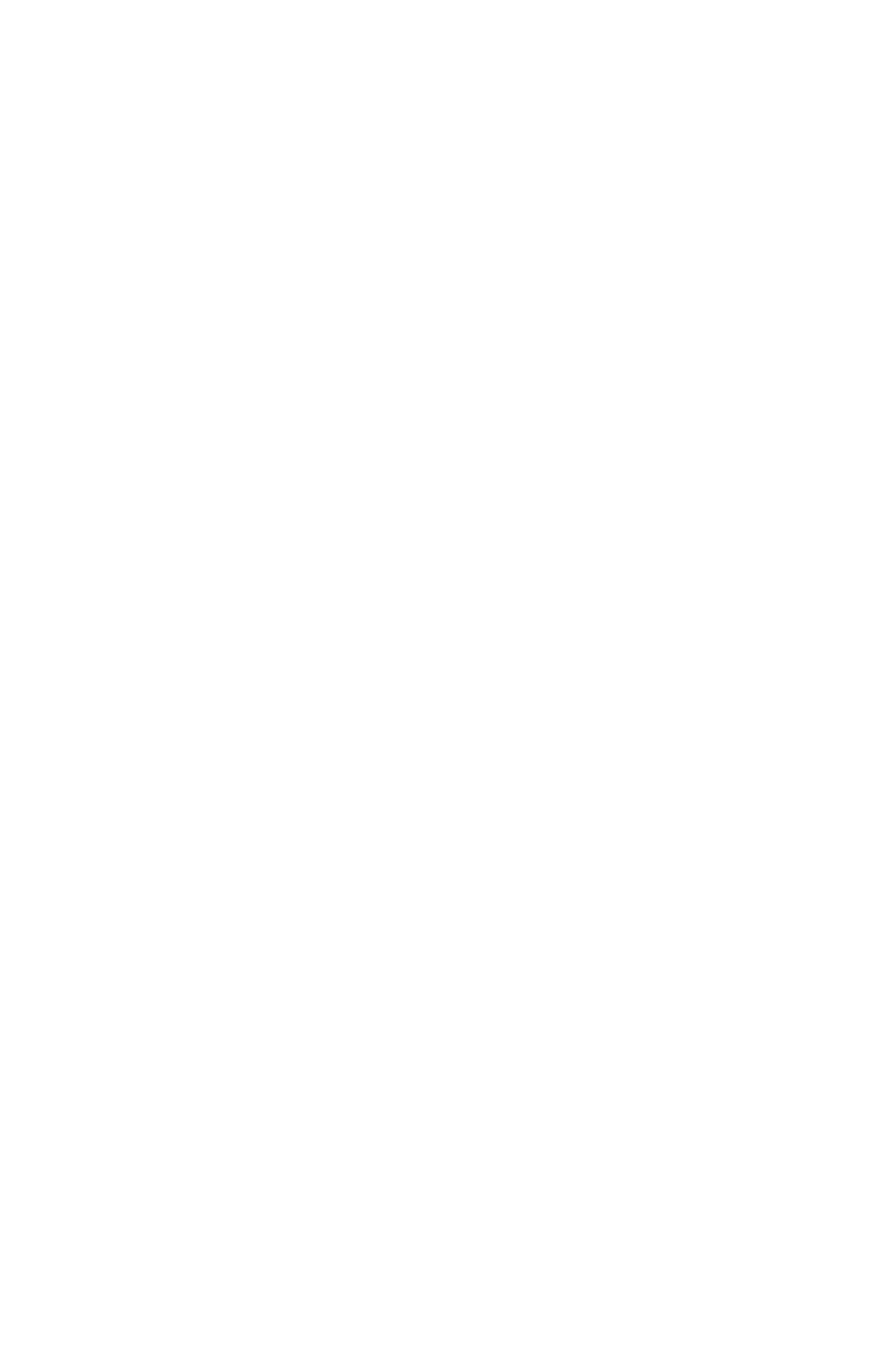#### **Preface**

Is religious plurality within God's providential purpose for human life? If so, is God in an ongoing saving relationship with peoples of many religious traditions? And if we do believe this to be the case, what can we, as Christians, make of our belief that God offers salvation to all humankind through the life, death, and resurrection of Jesus Christ and has mandated us to bring this Good News to all the corners of the earth?

The questions I have formulated above represent a theological quest that has drawn the attention of all serious theologians in our day. It also engages persons in the pew, who are increasingly under pressure to respond to today's persistent and irreducible religious plurality and the theological and pastoral challenges it presents.

In this volume I am addressing this issue not by calling for even more intense interreligious engagement and dialogue or by proposing yet another model of theology of religions. Rather, this volume is based on the conviction that both our interreligious engagement and our theology of religions would soon run into dry ground unless we, as Christians, radically rethink and reformulate our Christian doctrinal and theological concepts in the context of religious plurality.

This volume, therefore, takes up some of the foundational doctrines of the church, such as God, sin, salvation, the person and work of Christ, and mission, with the goal of rethinking them for a religiously plural world. I am aware that I am not the first one trying to rethink the doctrines of the Christian faith. Many others have been rethinking one or other of the doctrines of the church from other stated perspectives; in fact, I have drawn heavily on what has already been done by others. The service of this volume is to look at the main doctrines of our faith together and in their interrelationship in order to make some radical proposals for new directions in which we might move.

Any attempt to rethink the major Christian doctrines in a short volume is an arduous and risky enterprise. The gravest dangers are reductionism and overgeneralization, and I am sure you will find me guilty of both at a number of points. My own greater concern has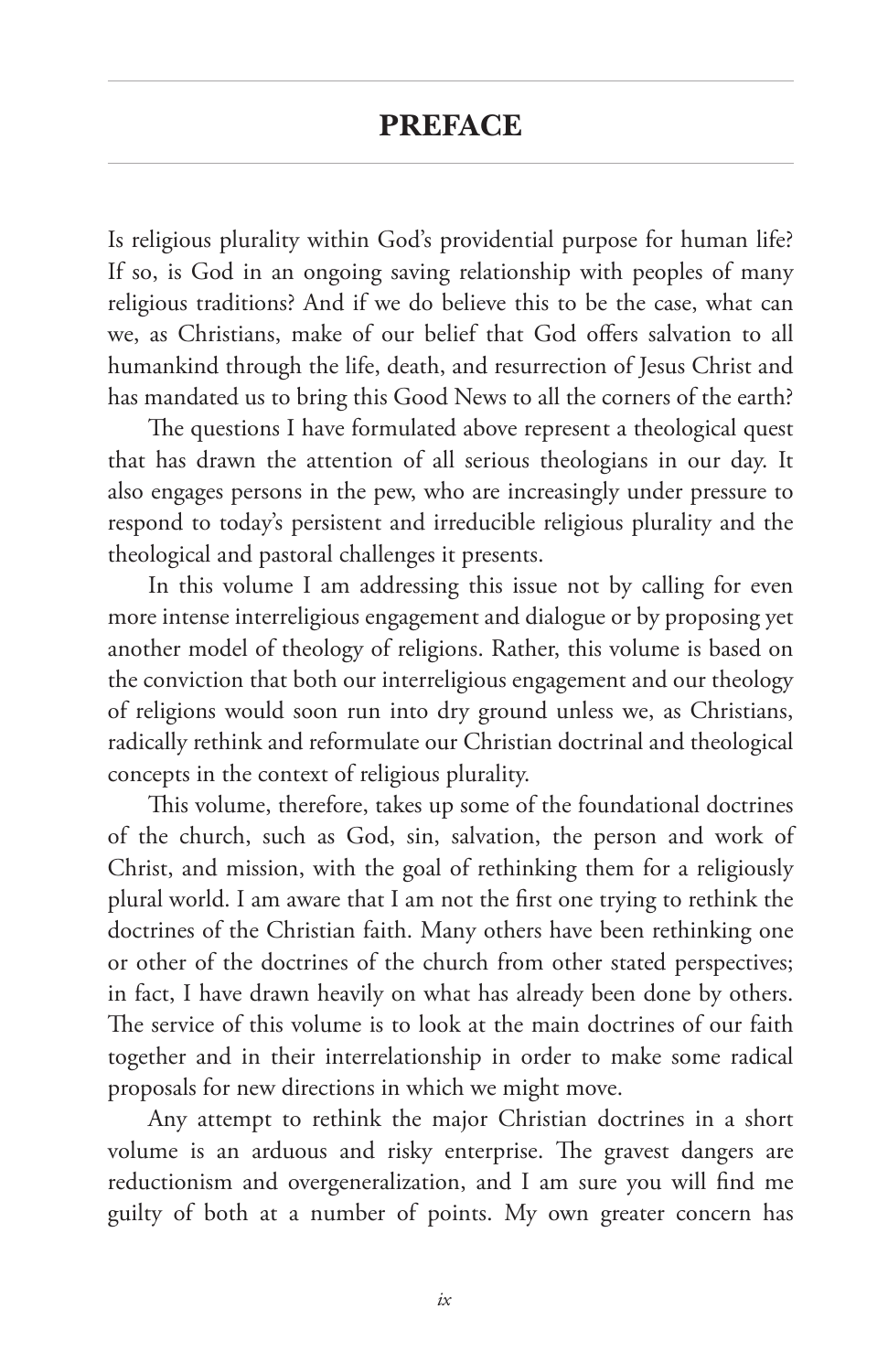been that I will not be able to do justice to all the rich traditions of the church that have contributed to the development of these doctrines. Even though there are some references to the Roman Catholic Church, there is a Protestant focus here with conspicuous absence of the Eastern (Orthodox), Pentecostal, Charismatic and other traditions. I ask for your understanding. As you read the volume, you would find that I had to make sacrifices in this area in order to press forward with my central concern of calling for new foundations to build a Christian theology that is relevant to religious plurality.

The history of Christian doctrines is extremely complex, and they developed over centuries in diverse socio-political, cultural and colonial contexts. I am aware that the discussions here do not do full justice to this history. The emphasis is on where we might move to rather than where we come from, except to the extent to which the past throws light on the need for a new future.

I wish to thank Paul Knitter, who has been a source of inspiration; Hans Ucko, my former colleague at the WCC; and my wife, Shyamala, for reading an early draft of the manuscript and giving me useful feedback. And I am also indebted to my current colleague and friend, Catherine Keller, for her encouragement—or should I say for the gentle push from time to time to complete the manuscript in the midst of many other pressures. I owe a great debt to Michael West, Publisher of WCC Publications, for his creative suggestions to improve the text and his assistance in getting this volume into your hands.

I am happy to hear from readers about the ideas formulated in this volume, and I can be reached at wesley.ariarajah@gmail.com.

I am pleased to dedicate this volume to Diana Eck of Harvard, a friend and co-pilgrim in interfaith relations for over two decades, and to Dorothy Austin, her partner and my friend and former colleague at Drew. They have been unsparing in their love and friendship to me and my family.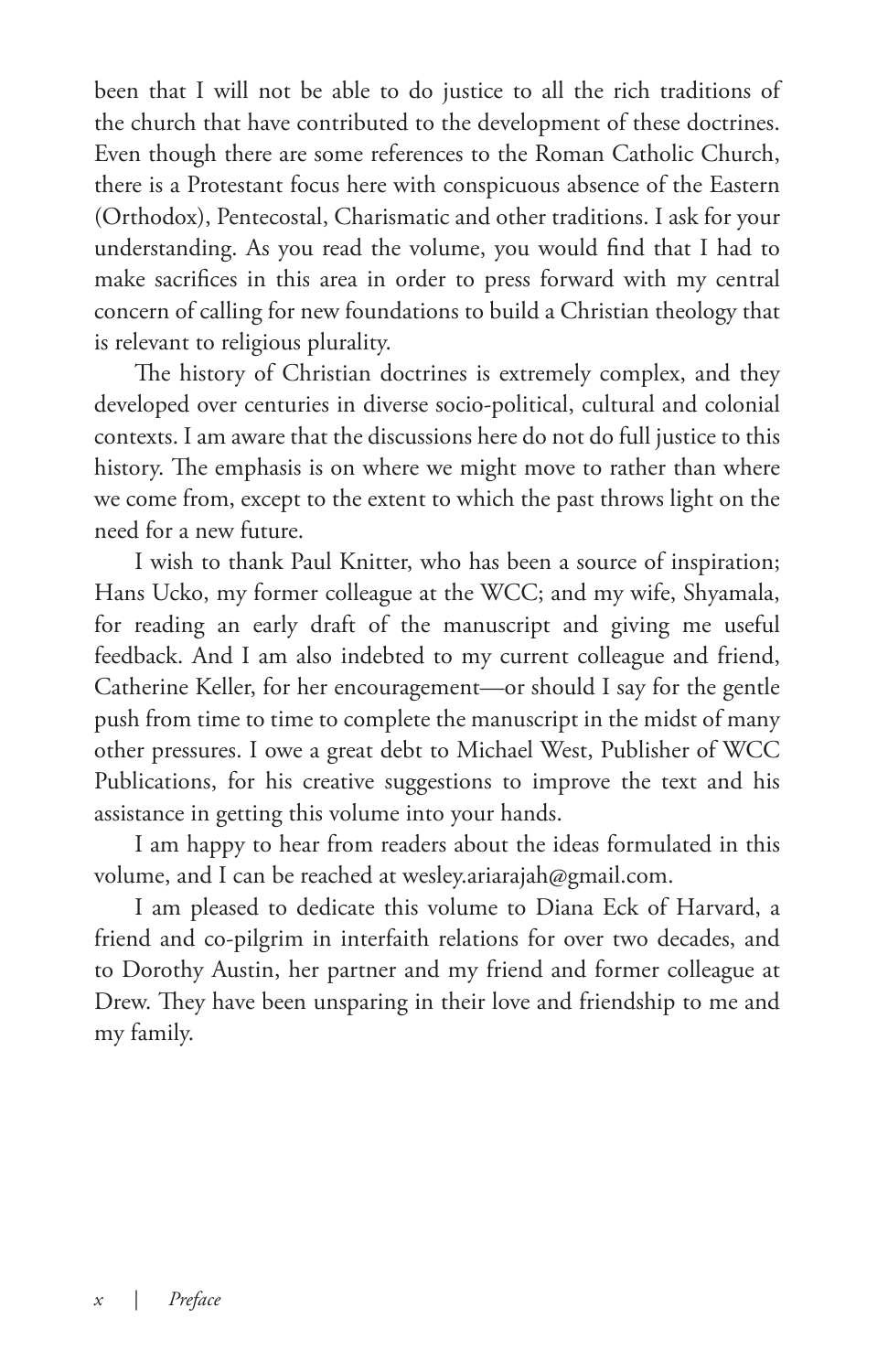## **1. THE LONG SEARCH** *A PERSONAL JOURNEY*

The request came to me as a surprise. Would I, as the Director of the Dialogue Programme of the World Council Churches at that time, facilitate the participation of some "guests" from other religious traditions at the World Mission Conference to be held in San Antonio, Texas, in May 1989? Why would one want to have guests of other religious traditions at a conference on World Mission, which is intended, among other things, to discuss effective ways of making Christians of other peoples, I wondered. Is it reasonable to expect people of other religious traditions to sit and listen to mission slogans about "perishing millions," "reaching the un-reached" or "winning the world for Christ" that are invariably rehearsed at such mission conferences by a strong stream within the missionary movement? What, if any, would be the role of these guests at the conference? These were the immediate questions that arose in my mind as I read the request.

The request, however, had a history behind it. The WCC had instituted the practice of inviting some guests of other religious traditions since its 5<sup>th</sup> Assembly in Nairobi (1975). But then the Nairobi assembly had a programme feature on dialogue with people of other religious traditions and a section (discussion and working group) on "Seeking Community with People of Other Faiths and Ideologies." It was thought that the subject warranted a conversation in the presence of and with neighbors of other religious traditions. But would it be appropriate to have such guests at a mission conference?

The internal discussion among colleagues in the Dialogue Programme was difficult. One line of thought was that it would be an insult to invite people of other religious traditions and talk about missionizing them in their very presence. The other was that their presence might help the conference to have a less aggressive and a more realistic discussion on the meaning and practice of mission in our day. We were also well aware of some of the new directions in the discussions about mission that regarded religious plurality with the seriousness it deserved. The larger question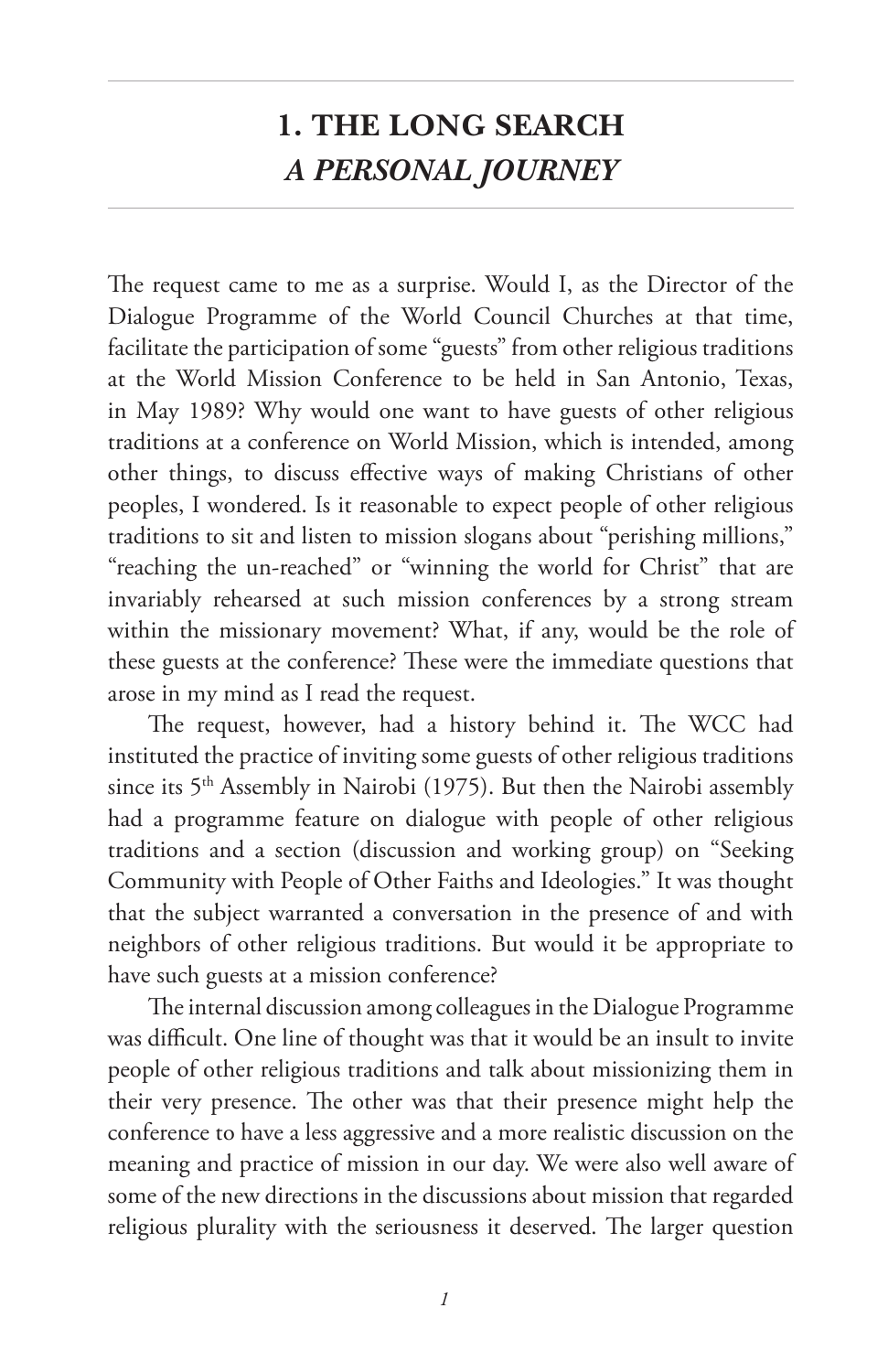was: which of our friends in other religious traditions would really want to be part of a Christian mission conference?

After much discussion, we decided that we would approach some representatives of other religious traditions who were familiar with the internal diversity of the church. They would be well aware of the strong stream within the church that holds converting others as their mandate. We also decided to approach people who would be willing and able to engage in conversations and dialogue within the atmosphere of a mission conference. So the participation of guests was facilitated; and as expected, it was mixed blessing.

The purpose of recalling this event is not to give a full account or assessment of what happened but to highlight one of the encounters within the conference that left a deep impression on me. In the section in which I participated, an articulate bishop from Asia took the issue of dialogue with people of other religious traditions head on. The gist of what he said, as I remember it now, went along these lines: "I am convinced that dialogue is a subtle way of undercutting the urgency of mission. We are under the mandate to preach the Gospel to all nations and make disciples of them; we know that Jesus is the way, the truth, and the life and no one can come to the Father except through him; we are aware that the Bible says that there is no other mediator between God and man [*sic*]. There is no salvation outside Christ. And what this conference should be doing is developing strategies for the evangelization of the world."

It did not come as a surprise to me, but I was keen to know how this was received by one of the persons of other religious traditions at the meeting. At a quiet moment I took up the matter with the Hindu participant. "I am aware, Wesley, that you do not share those sentiments, and are even embarrassed about what we heard," he told me. "But tell me: isn't what the bishop is saying the necessary conclusion in light of the Christian understanding of human beings and the role of Christ in their salvation?"

I was stuck. On the one hand, I wanted to assure my friend that I deeply respected his religious tradition and did not consider him as "lost" in his religious faith. On the other, I could not deny that the way we have understood the human predicament, salvation, and the role of Christ in it does make him a necessary object of our mission.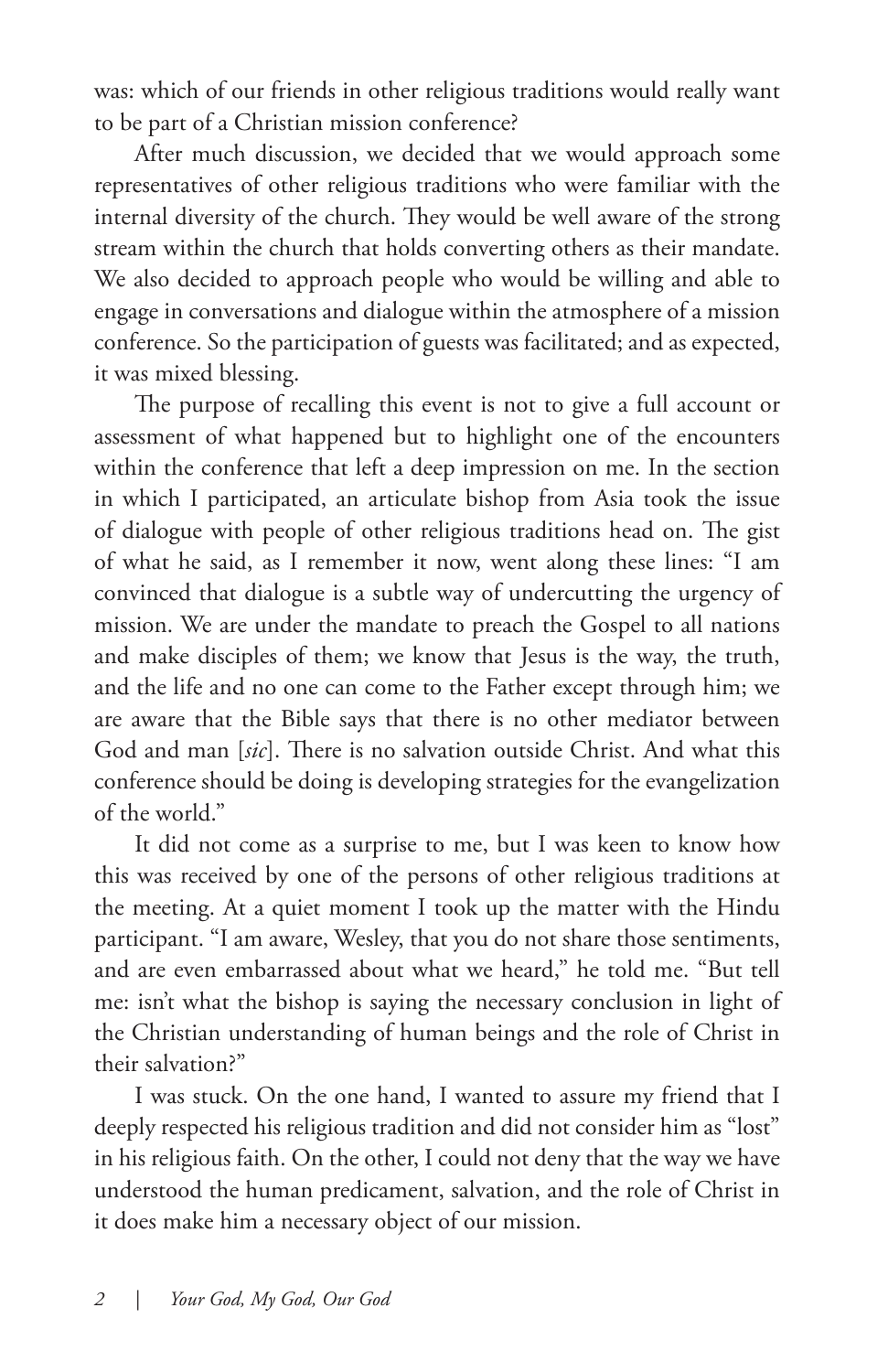If I were to be honest with him, I had to admit that according to what I have been taught as my Christian faith, he is indeed in need of the salvation that we believe God has offered in Christ to all humankind. At the same time, I did not believe that he was "lost" because he is of another religious tradition, and I firmly believed that God's love and grace are fully present in his life. But how could I, in all honesty, say the latter when I stood within the former? The profound gap between our new approaches to people of other religious traditions and Christian theology was staring me in the face!

#### **Personal journey**

My own interfaith journey began in my home country of Sri Lanka. It is a predominantly Buddhist country (63 percent Buddhist) with sizable minorities of Hindu, Muslim and Christian communities. Sri Lanka had been a colony since the beginning of the 16<sup>th</sup> century, successively under the Portuguese, Dutch, and British. During that period the Christian churches had much power and enjoyed many privileges. Those included control over the nation's institutions of education, health care, and social welfare. All these helped in the evangelistic mission of the churches.

The country became independent of British rule in 1948. Now the Christian minority of about 7 percent of the population had to find its place in the new context of Buddhist and Hindu revival and nationalism. These religious traditions were seeking to recover the ground lost during the colonial era. The Buddhist majority, in particular, had suffered many setbacks under colonial rule. Now in power, it took several steps to reinstate the place of Buddhism in the nation, which invariably involved cutting the influence of the churches down to size and removing the power bases on which they had built their authority, privileges, and the assumed sense of superiority. Most schools were nationalized, and state funding assistance was withdrawn from any schools run by religious groups. Missionary sisters from abroad were barred from working in hospitals. Sunday was made a working day (later withdrawn for commercial reasons) in preference to the Buddhist Poya holidays. Buddhism was declared a religion under state protection.

Most Christians were dismayed by these developments and complained bitterly. But they acted as if nothing had changed; they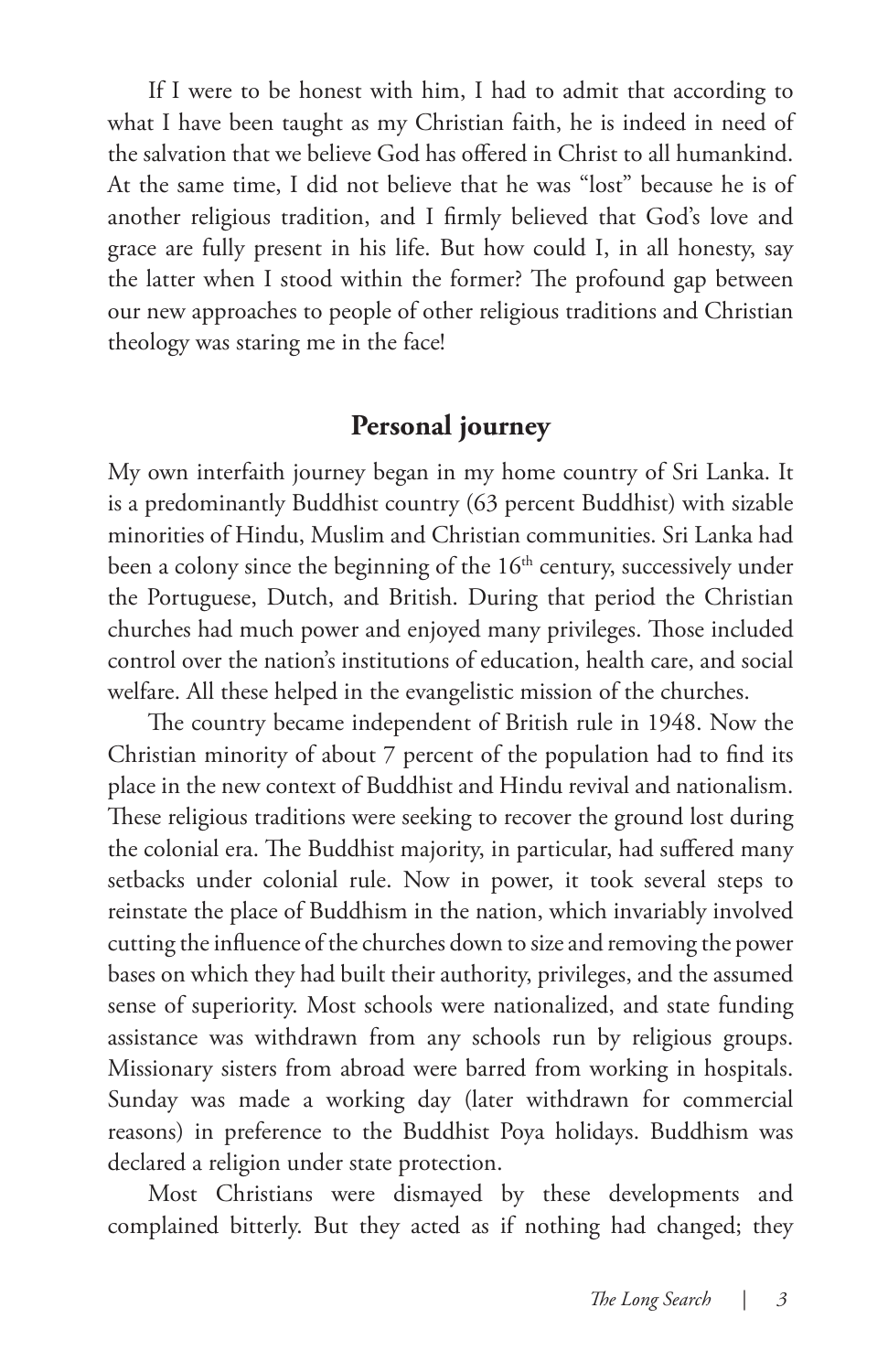were still basking in the lingering assumptions of the superiority of the Christian faith and advantages they had enjoyed during colonial rule. Some, however, were conscious that we were facing a new reality that needed a new response. They saw the urgency of rethinking our approach to other religious traditions, of building our relationships with Buddhist and Hindu neighbors on new foundations, and of the challenge to reinterpret and re-present the Christian faith as one that respects other ways of being and believing.

The late Lynn A. de Silva, one of the pioneers of Buddhist-Christian dialogue, drew me into the work of the Ecumenical Institute for Study and Dialogue, in Colombo, which broke new ground on Buddhist-Christian relationships. The institute was fortunate to have the collaboration of the other pioneering institution, the Tulana Research Center, led by the renowned Jesuit theologian Aloysius Pieris. Pieris lifted up the enormity of the challenges facing the Christian tradition in the context of Asia's crushing poverty and profound religiosity and articulated new ways of doing theology with these realities. Perhaps no other Asian theologian has been able to articulate with greater clarity the theological challenge that Buddhism poses to the Christian tradition and to show creative ways of dealing with it.

#### *The global scene*

The invitation in 1981 to join the staff of the Interfaith Dialogue Programme of the World Council of Churches, in Geneva, opened up new opportunities. Now my work on interfaith relations had to be done in a global scene. Directing the WCC Sub-Unit on Dialogue for over ten years entailed organizing numerous dialogue events that brought two or more religious communities into interaction in several parts of the world. This resulted in the building up of a fascinating network of interfaith relationships.

There was another interesting aspect to this work. It involved visiting churches and Christian groups in different parts of the world to convince them that the church was facing a new situation in a religiously plural world, one that demanded new ways of thinking and being. This was, in fact, the more challenging aspect of my work. Most Christians have been brought up to believe in the uniqueness and superiority of the Christian tradition and in their "obligation" to preach the Gospel to their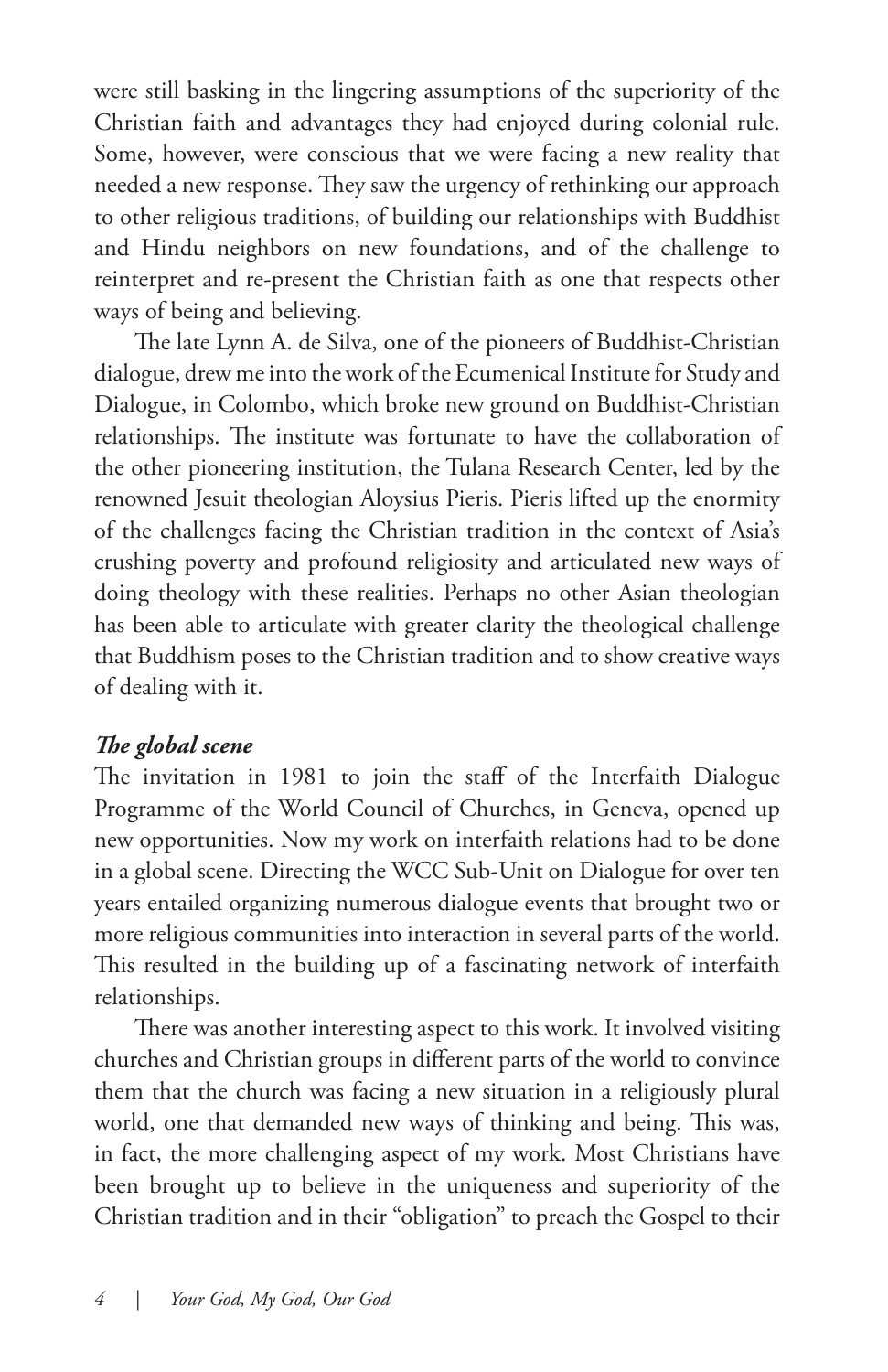neighbors. Even Christians who neither actively practiced their faith nor were involved in preaching the Gospel to others had the firm conviction that they were part of a superior "saved" community in an "unsaved" world.

For Protestant Christians, who were my most common audience, the Bible proved it all. After all, the Bible claims that Jesus is the "Way, the Truth, and the Life" and carries the unequivocal commission to "Go out and preach the Gospel to all nations." Resistance based in the Bible was the most common challenge I had to deal with. This drove me to address the issue in a popular volume, *The Bible and People of Other Faiths.* It was a tentative attempt to build a biblical basis for interfaith dialogue, but the book received wide acceptance. People in different countries began to translate it into their own languages without any attempt on the part of the WCC to promote such translations. Eventually we ended up with twelve translations, including in languages into which very few WCC books gets translated: Japanese, Korean, Indonesian, Arabic, Malayalam, Thai, German, Dutch, Swedish, and Spanish. The English version was re-printed in Sri Lanka and India to make it affordable. In Australia the book was put into audiocassettes to help those who are sight-impaired and for the use of those who "heard" books during their long commutes by car to and from their places of work.

It was clear to me that the success of the book had very little to do with the author but rather with the *subject* it dealt with. I was struck by the new mood in the churches. Most people, who live in daily interaction with neighbours of other religious traditions, were clearly dissatisfied with the classical approach of the churches to peoples of other traditions. Yet they believed that they must hold on to such views because the Bible, the Word of God, and the preacher on Sunday mornings told them that they had little choice in the matter. In other words, an exclusivist understanding of the Christian faith was believed to be the only option open to them. Such exclusivism was presented as a matter of faith and faithfulness to the Gospel. What the book did was to show that perhaps there are other ways of reading the Bible, leading to new conclusions and possibilities.

The reception the book received reconfirmed my faith in the people in the pews. They, unlike many of the clergy and most theologians, interact with peoples of other religious traditions on a day-to-day basis in the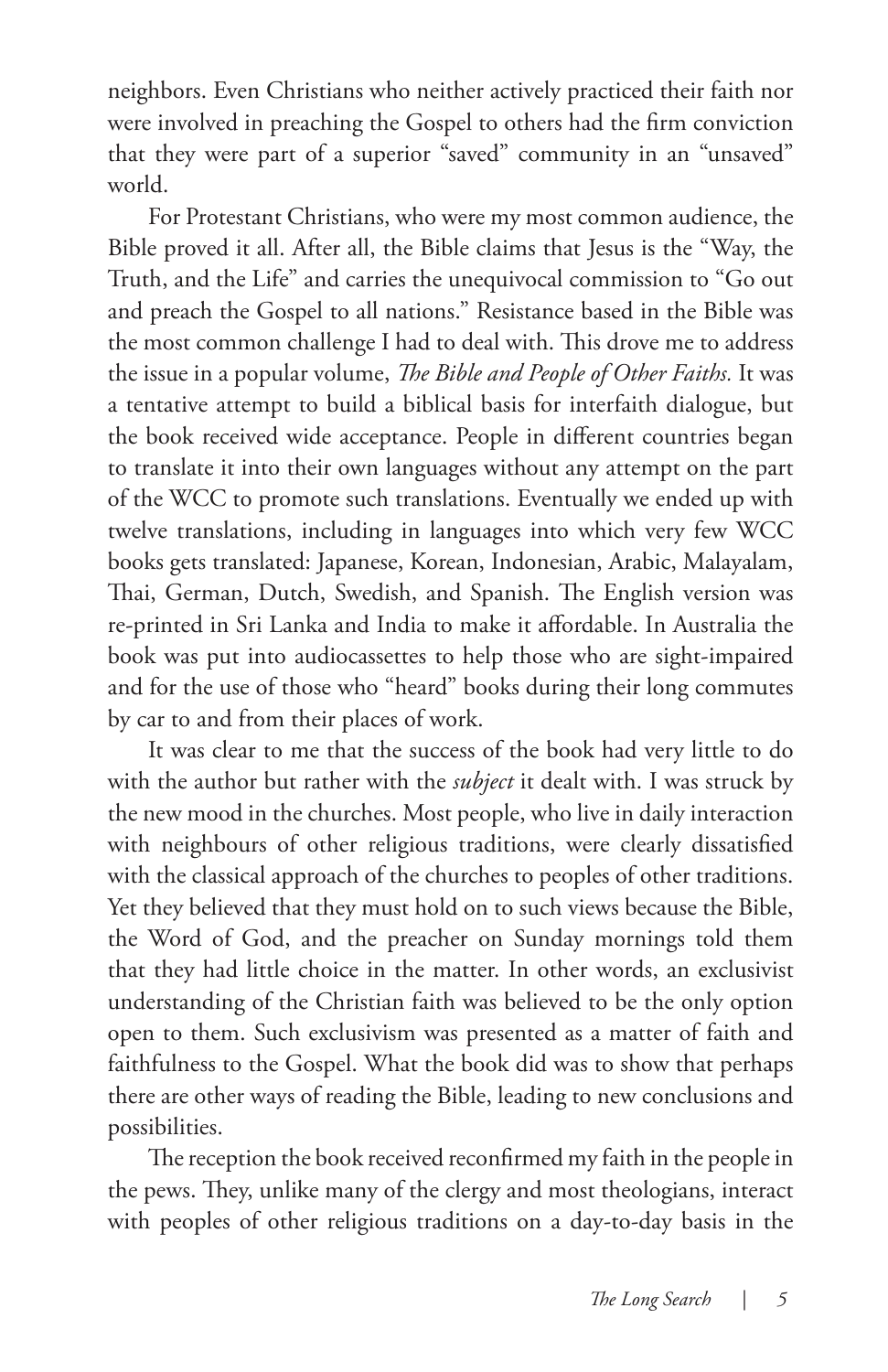routines of daily life; they come to know them as praying and believing peoples in spiritual traditions that have produced saints and sages. They see in many of their neighbours a spirituality and ethical life that clearly could only be described, in Christian terms, as the "fruit of the Spirit." The disjunction between actual experience and what they believed to be the Christian and biblical teaching has been, to say the least, confusing.

But there were more issues. Their daughters and sons fall in love with people who are not part of the Christian tradition; the church frowned upon such interfaith marriages. They are often called to pray with others in situations of war or a calamity in the community; the church had not equipped them to pray with others. The missionary impetus given to them was based on the belief that the other religions were in error, false, inadequate, or preparatory; but often they see people who are already deeply religious and content with their religious beliefs. How could mission be done when the belief that one should be in mission is stronger than the conviction that the other is in need of it? They hear that the Gospel is about loving God and one's neighbor; they see religious traditions, including their own, contributing to conflicts and divisions in the world.

In other words, the enormity of the pastoral issues faced in interfaith relations and the lack of guidance to Christians on these issues within the formal teachings of the church struck me as a concern that must be addressed. An average Christian is hardly equipped, perhaps is illequipped, to live in a religiously plural world. Pastoral issues in interfaith relations needed to be discussed. It is this concern that led me to write the volume *Not without My Neighbour: Issues in Interfaith Relations*, which deals with such thorny issues as interfaith prayer, interfaith marriage, fundamentalism, mission and dialogue. Again, the widespread reception and the many translations of the book showed that it was responding to a felt need in the churches.

#### *The long search*

Interpreting the Bible for interfaith relations and addressing pastoral issues were important. But persistent and irreducible religious plurality, of which there was growing awareness among Christians, placed a far greater challenge on the church. It was clear that Christians would not be able to deal with religious plurality without rethinking some of the theological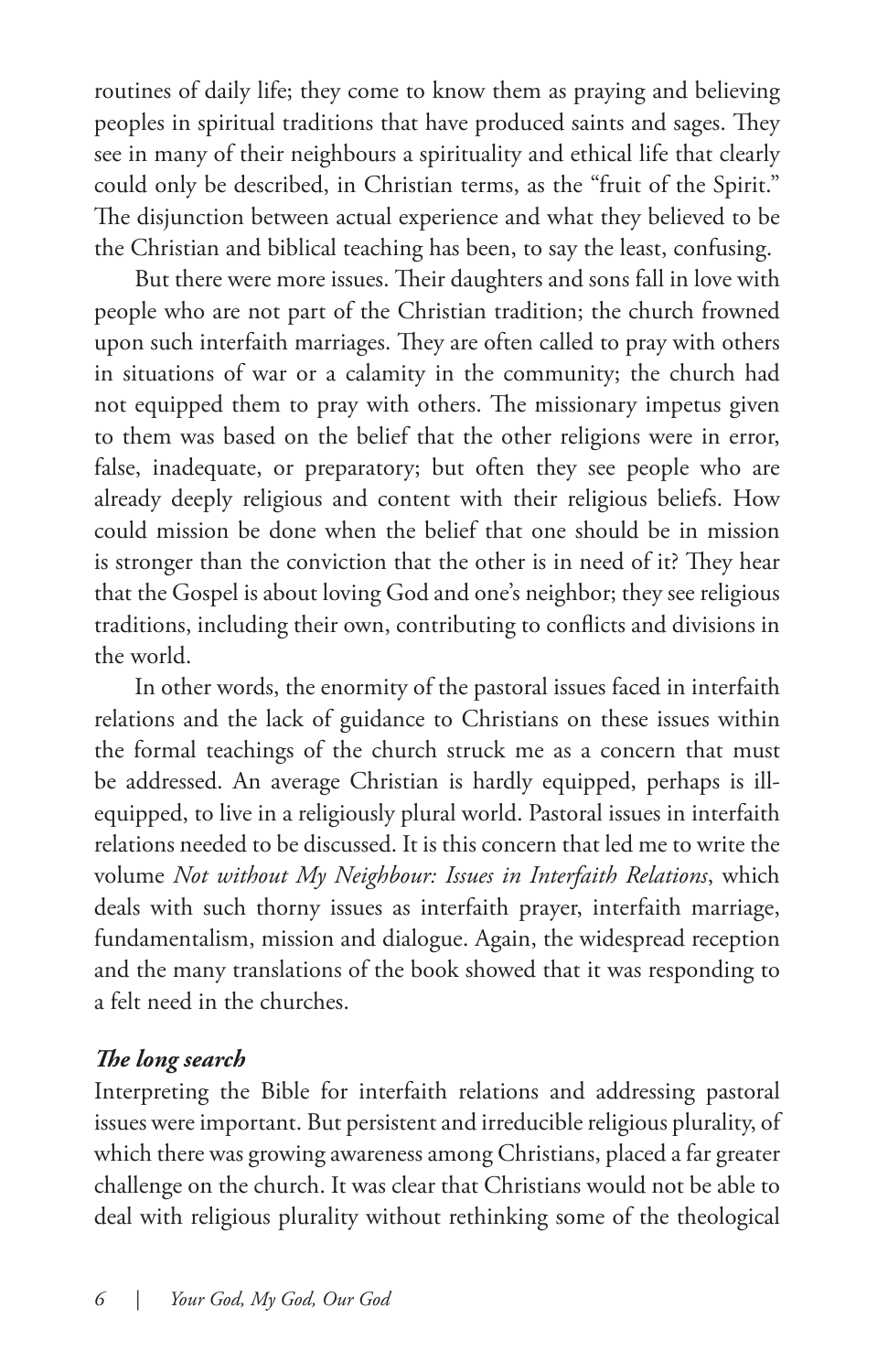foundations of the Christian faith. The first set of questions had to be on our understanding of mission: Why are we in mission? Is it based on the assumption that God is present in the lives of others or because God's presence can only be experienced in Christ? An African theologian asked: "Are we to believe that God was absent in Africa until the coming of the missionaries?" If God has a life with others, and others have a life with God, what are we after in mission; when is it accomplished? And how do we respond to parallel missions by other religious traditions, which also claim to arise as the result of revelations from God?

Such questions immediately take us to Christology—to the meaning and significance of Jesus Christ; to soteriology—to exploration of what it means to be "saved"; to pneumatology—to the work of the Spirit in the world and in lives of people. Here, the Sub-Unit on Dialogue, as part of the World Council of Churches, was in difficult territory. Dialogue itself was a controversial programme, and much of the reservations were based on the fear that it would compromise some of the essentials of the Christian faith in the interest of good relationships. How should one open up the theological issues?

The Dialogue Sub-Unit, which I headed, had an advisory working group, which was, at that time, moderated by Diana L. Eck of Harvard. We decided to take on the issue through a participatory process and called a group of persons to develop a nine-part study guide, *My Neighbour's Faith and Mine: Theological Discoveries through Interfaith Dialogue*, which sought to raise awareness among Christians of religious plurality and its challenge to Christian theology. The booklet, translated into 18 languages, was used by numerous study groups around the world. Their findings formed the basis of the first theology of religions conference organized by the WCC in Baar, near Zurich, Switzerland. The Pontifical Council for Interreligious Dialogue of the Roman Catholic Church collaborated in the event and brought to the meeting some of the theologians working on the issue within the Roman Catholic Church, including Paul Knitter and Jacques Dupuis. Several others within the Protestant and Orthodox traditions contributed to the thinking.

In the meantime, there was a general explosion of writings on the theology of religions. John Hick had provided the much-needed momentum to the process by proposing a "Copernican Revolution" in theology, which sought to bring God (the "Real"), instead of Christ or the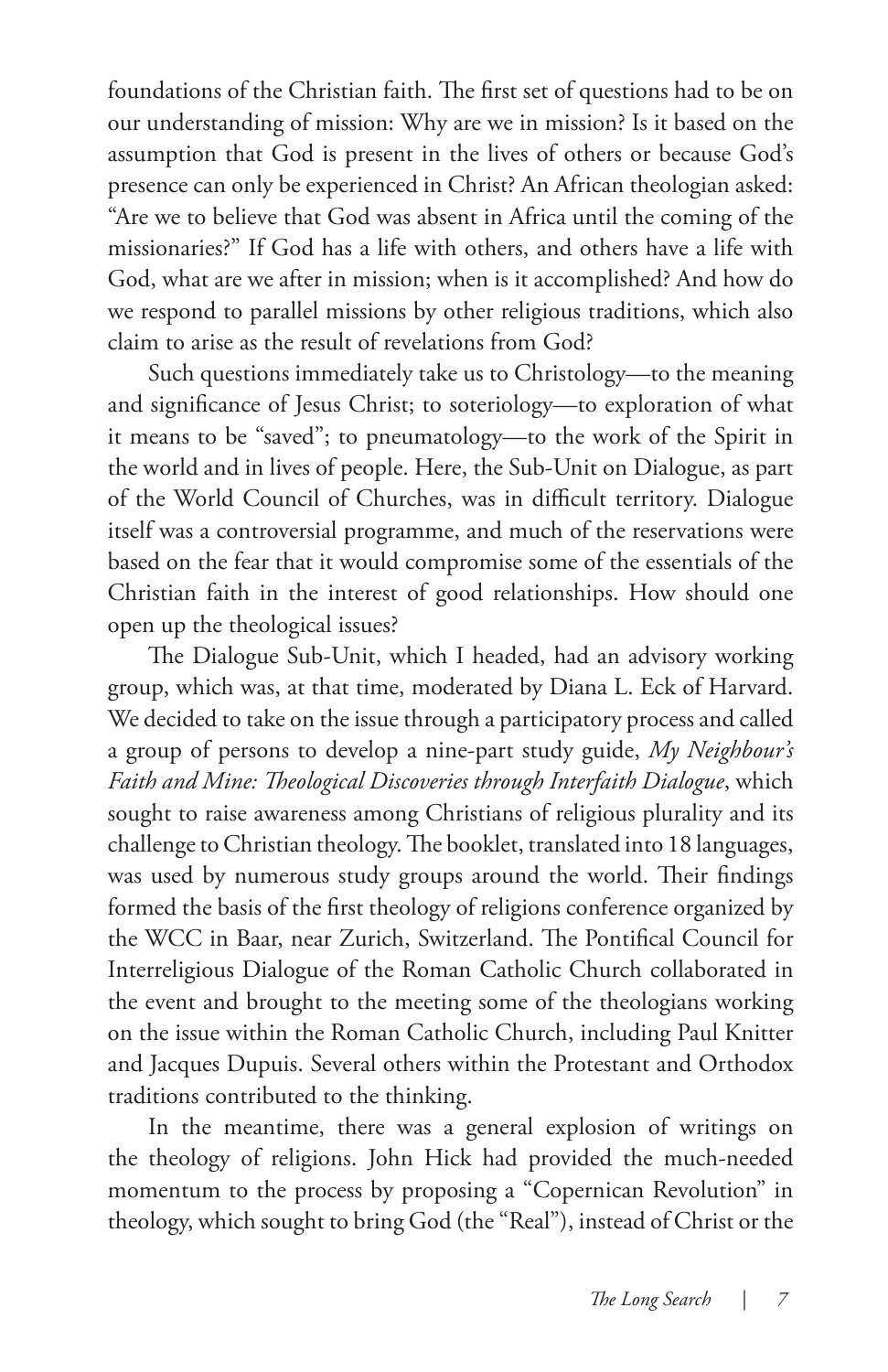church, to the center. Paul Knitter's volume *No Other Name? A Critical Survey of Christian Attitude towards World Religions,* helped to provide an overall picture of the discussions in the history of the theological traditions of the church, with pointers for possible new directions of exploration. Within the Roman Catholic Church, several theologians began to push the boundaries of the theological openings provided in the documents of the Second Vatican Council. Raimon Panikkar, Karl Rahner and many others began to explore the Roman Catholic theology of religions in new directions. In Asia, Stanley Samartha, Aloysius Pieris, Samuel Ryan, Michael Amaladoss and others were taking the reflections even further by doing theology in the context of other religions. Soon, considerable debate and a substantial amount of literature emerged, and many more theologians from all parts of the world, far too many to name here, joined the debate, each seeking to find new points of entry that would help the church to come to grips with the new challenge.

#### *The threefold paradigm*

It is difficult to know with any certainty who first proposed the muchused paradigm of Exclusivism, Inclusivism, and Pluralism as a possible typology of Christian positions on theology of religions. There is no doubt, however, that Alan Race's book, *Religious Pluralism: Patterns in the Christian Theology of Religions*, was instrumental in popularizing it. The paradigm is still very much in use, despite the many voices that are critical of its limitations. What the threefold paradigm did was to throw into full relief what appeared to be clear theological alternatives one faced in understanding other religious traditions. It held a mirror, as it were, in front of theological approaches, so that one could gain a sense of the degree to which one had been able to take account of the religious life of one's neighbours in one's theological reflections.

#### *Doctrinal points of entry*

Different doctrinal points of entry became the other way in which positions in theology of religions were categorized and analyzed. The terms *theocentric, soteriocentric* and *pneumatocentric* have come into vogue, each showing how emphasis on one or other of the doctrines of the church would be more helpful in approaching the issue. Gavin D'Costa, Mark Heim and others have explored the Christian concept of the Trinity as a possible paradigm and entry point for understanding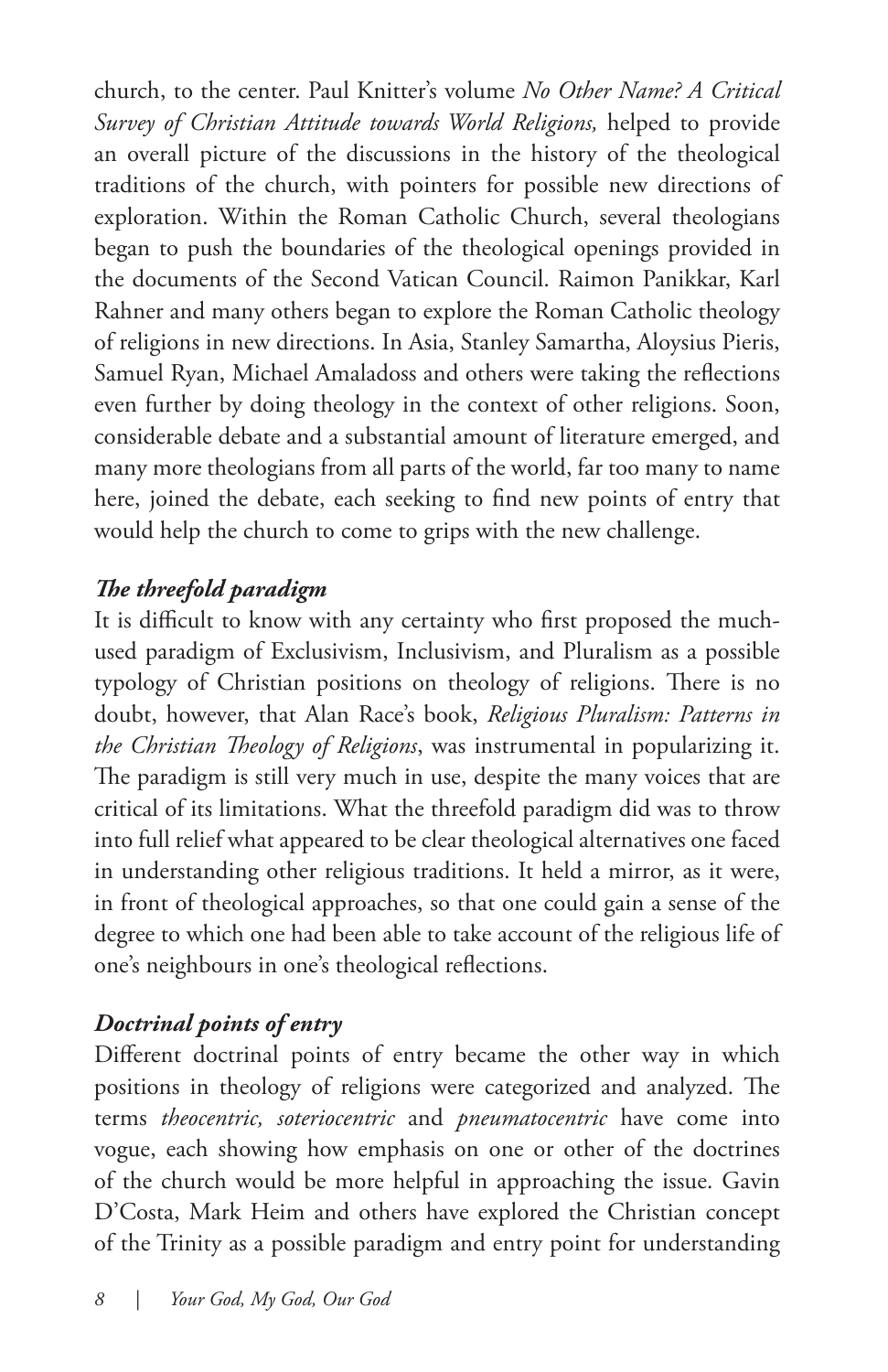religious plurality. These approaches helped in bringing a multiplicity of contributions to the discussion, and they even facilitated the furthering and expanding of specific Christian doctrines in new directions. Paul Knitter has brought these varied positions together in his *An Introduction to the Theologies of Religions,* which highlights the theological concerns and the points of entry that have informed the different approaches.

#### *Teaching theology of religions*

At the end of my tenure with the World Council of Churches I was invited to teach Ecumenical Theology at the Drew University Graduate and Theological Schools. Ecumenical theology deals with issues pertinent to the Ecumenical Movement. This means that I regularly offer a seminar course on "The Theology of Religions in the Ecumenical Movement," bringing in contributions of the Conservative Evangelical, Roman Catholic, Orthodox, mainline Protestant, Pentecostal and other steams of contemporary Christianity to the discussion of other religious traditions. Positions of most scholars in the field of theology of religions are considered in the course of the semester. Students in the seminar present papers on the different perspectives and on significant scholars in the field; lively discussions follow. The field is new to most students, and the course opens new windows on their understanding of their own Christian tradition. The experience of leading this course, however, has drawn my attention to three issues:

The first has to do with the threefold paradigm of exclusivism, inclusivism, and pluralism. Some have convincingly argued that these three types broadly define the possible options in theology of religions and that almost all positions can be shown to have opted for one or other of these positions (albeit with qualifications, even as Schubert Ogden, John B. Cobb Jr. and Griffin have done with John Hick's pluralist perspective). The paradigm also provides a useful tool for getting at the definitive theological orientation of individual authors behind all their verbal and theological rhetoric.

The problem experienced in the class, however, is that the threefold typology presents too-stark alternatives. As a result, the class tends to polarize, with students feeling the need to defend, rather quickly, Clark H. Pinnock, Jacques Dupuis, John Hick, Paul Knitter, Aloysius Pieris, Raimon Panikkar, Amos Yong, Mark Heim or someone else that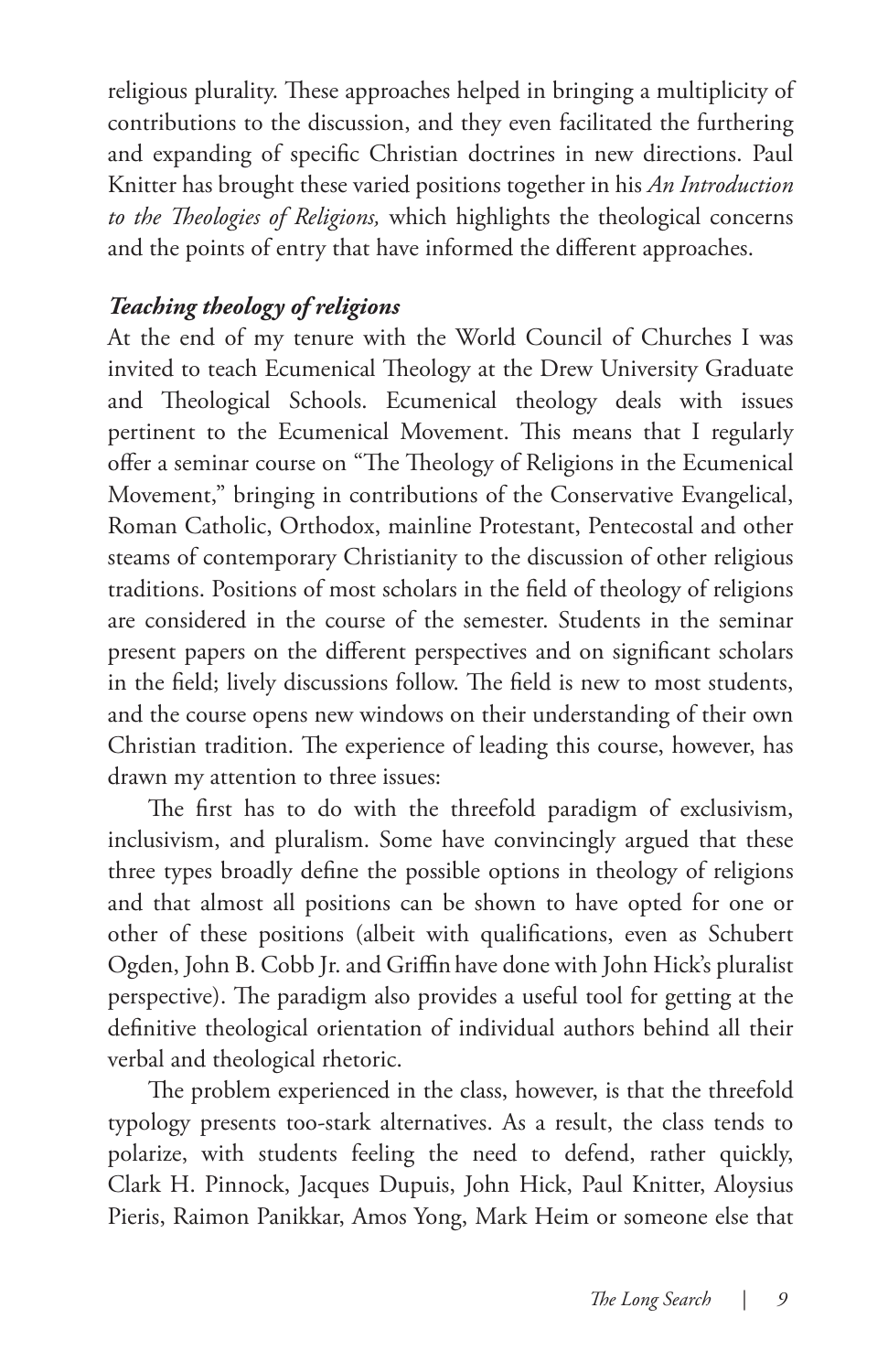appeared to correspond to where the student might eventually want to be in his or her own theological orientation. While the intellectual struggle it presented is welcome, the threefold paradigm appears to throw the students into the deep end before they have had the chance to ease into the deeper issues theologically and spiritually.

The second observation is that the different doctrinal points of entry, while methodologically innovative, do less than full justice to the Christian tradition as a whole. It is indeed true that beginning with God, the Holy Spirit, Salvation/Liberation, Trinity, or bringing one or the other of these to the center of the theological task does make a difference. It corrects some of the current imbalances in classical and confessional theological discussions. The problem, however, is that often one or other doctrine is overemphasized in the course of the discussion, bringing in new distortions. Doctrines that the students consider central to the Christian faith are either neglected or viewed only from a narrow lens provided by the single doctrine that had been chosen as the point of entry. My own sense, following the discussions in the seminars, is that these varieties of entry points help in expanding some of the neglected dimensions of specific doctrines and enable us to see the new potential they have for the task at hand. But they do not help us in a comprehensive Christian theological approach to the religious reality around us.

The third observation has been, for me, the most troubling. It has to do with what happens in my seminar on theology of religions in relation to the other classes offered on Christian theology in the Theological School. Drew is one of most progressive seminaries in the country, and students have the opportunity to learn from a great variety of theological streams: Classical, Confessional, Ecumenical, Philosophical, Wesleyan, Modern, Postmodern, Postcolonial, Feminist, Eco-Feminist and so on. The faculty represents the variety of theological perspectives today and is made up of persons from a number of cultures and traditions of the church. Students from all theological streams, confessions and from many regions in the U.S. and abroad are attracted to the school. The school is also committed to interdisciplinary learning. The professors who teach in the Theology and Philosophy stream (to which I belong) are well acquainted with the revolutions in the field of theology of religions. Even in the first-year course on "Outlines of Christian Theology" or "Systematic Theology" a session is devoted to the contemporary discussions on the theology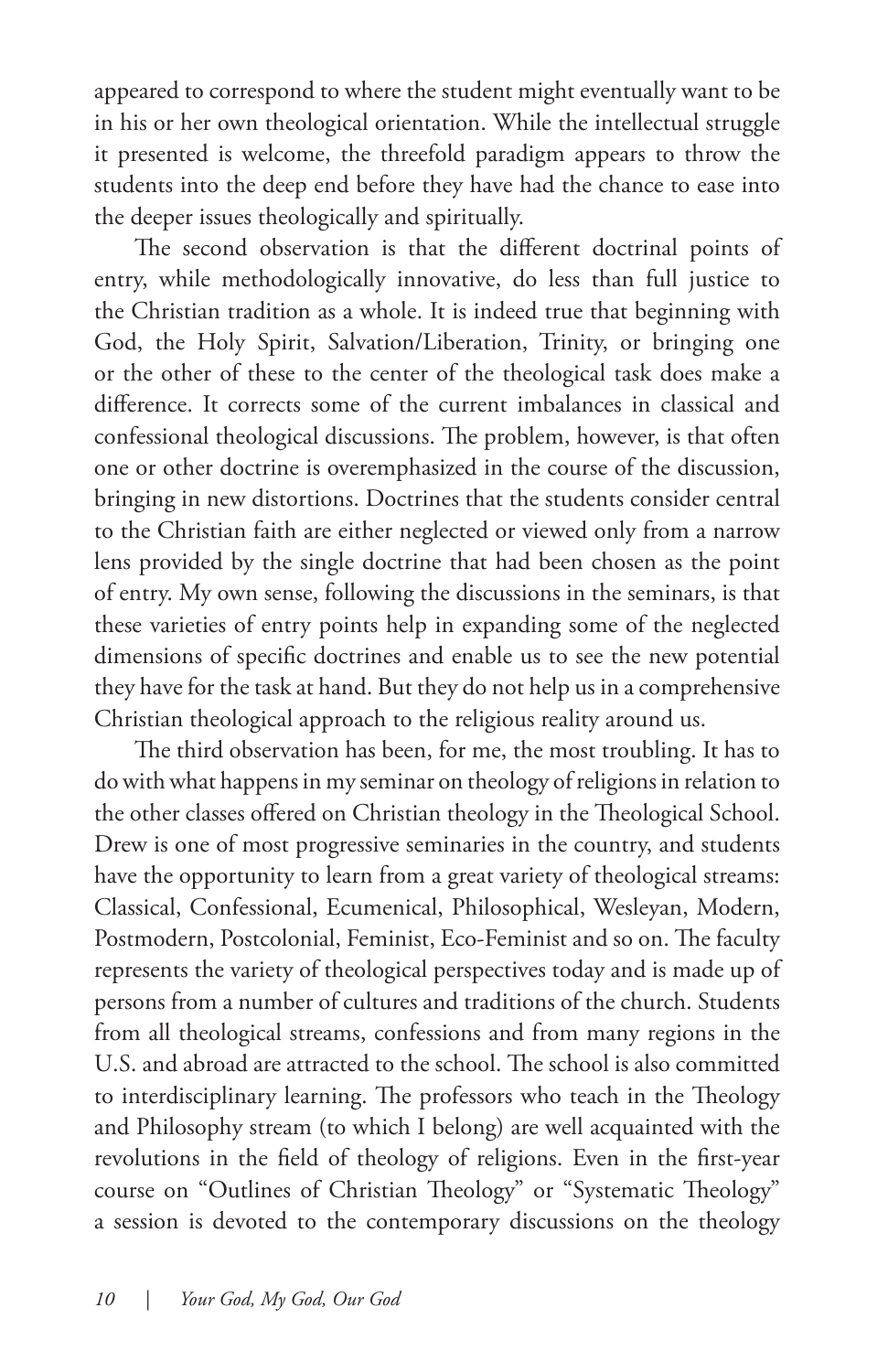of religions and its challenge to Christian theology. There is no lack of awareness and no attempt to keep the issue on the sidelines.

Yet Christian theology, *as such*, has not yet been sufficiently rethought in light of religious plurality. We try to take account of plurality, we make adjustments in the presentation of the doctrines, and we have made accommodations through the introduction of courses on world religions and theology of religions as essential parts of the curriculum. But the gap between what we teach as the essentials of the Christian faith and what we struggle with in the course on theology of religions is yet to be bridged. In other words, we need to face the question whether theology of religions is simply a branch of theology or, instead, a theological exploration that challenges, informs, and shapes the whole way the church understands and explicates its faith in a religiously plural world.

My own conviction, growing out of teaching experience, is that the main function of a theology of religion is to affect the way we understand the Christian faith. Christian theology should not only take full account of the religious diversity of the world but also integrate it into its own selfexpression, without distorting or undermining the self-understandings of others. The idea, of course, is by no means original. Decades ago Kenneth Cragg spoke of the need to do "Theology in Cross-Reference." Wilfred Cantwell Smith argued that a Christian theological task, undertaken without awareness of what others believe, leaves out much of the data needed for the task. Awareness of the inadequacy of theology done with no reference to what others believe prompts Francis X. Clooney's program on "Comparative Theology," for instance, with its emphasis on intertextual readings, which he has been advocating for the past several years at the Catholic Theological Society of America. When exposed to the Asian religious reality, especially Buddhism, Paul Tillich came to the realization, unfortunately toward the end of his life, that he needed to re-do *Systematic Theology* in the light of religious plurality!

These attempts within the Western theological scene are, however, by no means unprecedented. From the time Christianity arrived in Asia with the colonial powers, many theological experiments have been undertaken by Asian theologians to understand their Christian faith in the light of other ways of believing. We also have similar theological responses in Africa, Latin America and in other parts of the world, but this rich history is beyond the scope of the present discussion.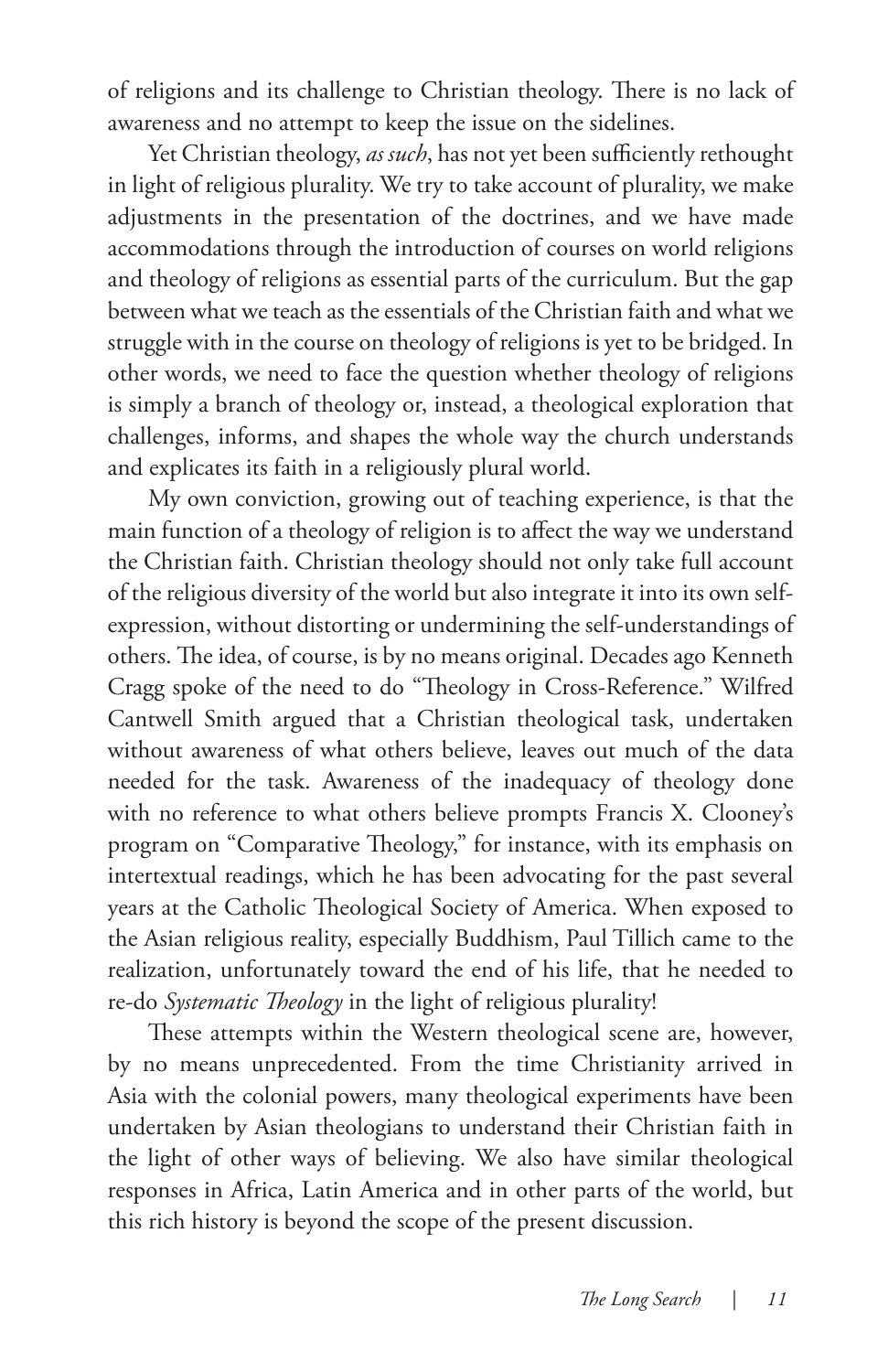Over the past few decades, however, there has emerged a more conscious struggle to find an adequate theology to support the Christian faith in a religiously plural world. John Hick, for instance, is quick to point out that his pluralist model would require rethinking of classical Christology. Wilfred Cantwell Smith, following up on his proposal that we need to have all the religious data necessary to do theology, invites us to see different religious traditions as "strands" of the "common religious history of humankind." Based on this assumption, he speaks of the need for "World Theology," a theology that deals with, and reflects on, the total religious experience of humankind. The world community, in his thinking, is ready for the emergence of a common theological framework.

Another very significant contribution that Smith made to the discussion was to clarify the nature of doctrines and theological statements, whether they are about God, Holy Spirit, Trinity or salvation. By making clear distinctions between "faith," "belief," and the "cumulative tradition" that gives a profile to a religious tradition, he brought in an awareness that doctrines and theologies, important as they are to religious communities' efforts to articulate their faith, are nothing more than attempts to capture and speak about ultimate mysteries that cannot be fully expressed in human language. Greater awareness—and the humility that can arise from it—can help religious traditions to move closer to each other.

#### **Toward a "Christian" theology of religions**

John Hick and Wilfred Cantwell Smith have, in fact, had a great impact on me, as thinkers and as persons whom I had come personally to know and admire. They were courageous enough to go wherever their thinking took them. Many of us in the field owe a tremendous debt to them for pushing our thinking in new directions. My own attempt in this volume takes a few more steps to address the basic issue that they have identified. The question I seek to ask, and attempt to answer, is how we might re-understand and re-interpret the Christian faith, *as a whole*, for a religiously plural world.

This would be a difficult task, because Christians do not agree among themselves on the content and explication of their faith. We do not have a single "Christian theology" but "Christian theological traditions." So the reader may rightly want to know *which* theology I am seeking to address.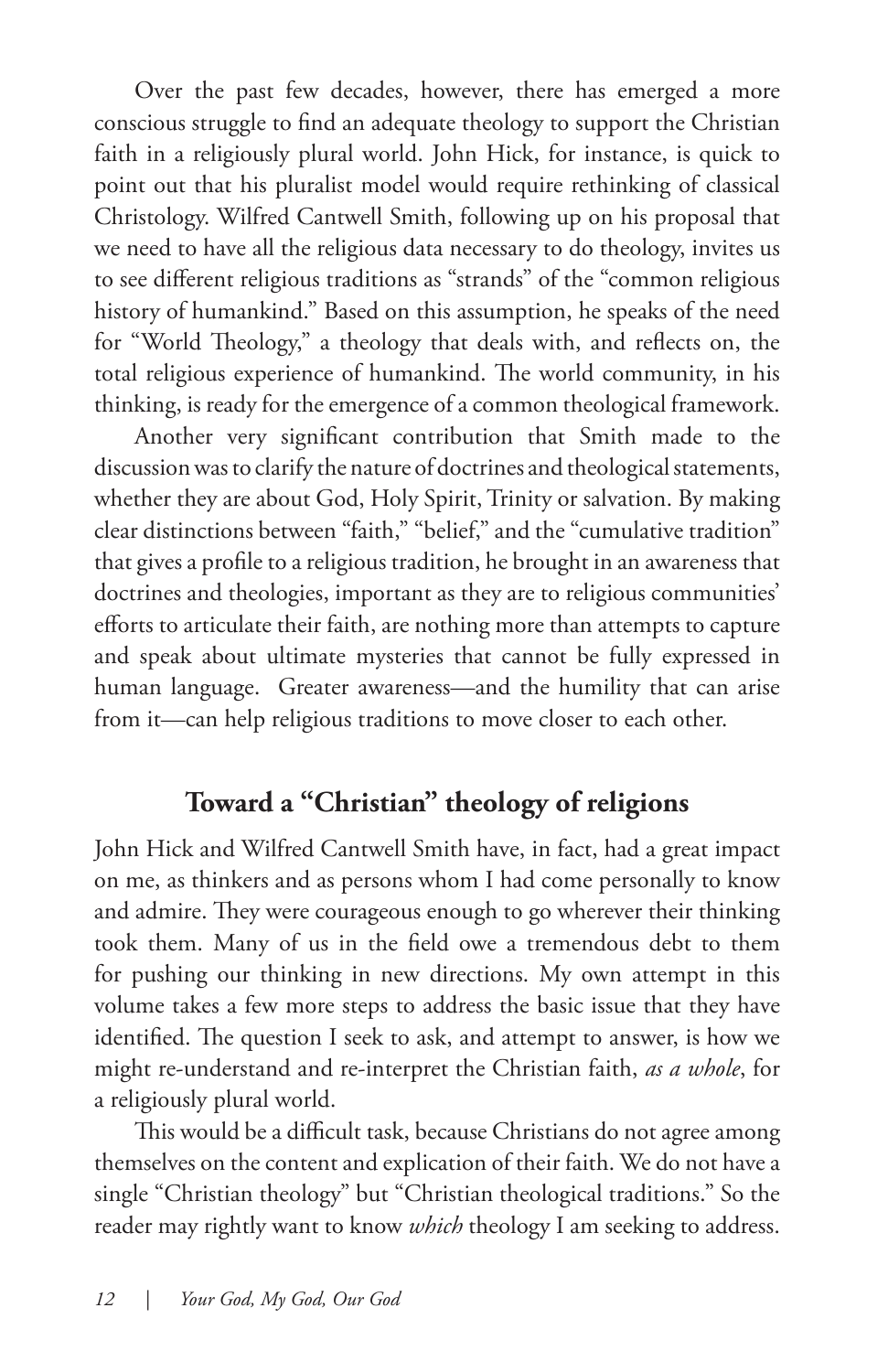The words *classical* and *traditional* would also not help us, because there are streams of interpretation within them that gave rise to the Roman Catholic, Orthodox and Protestant traditions. Any serious discussion of the Christian religious tradition today also cannot ignore the surge of Charismatic, Pentecostal and other forms of church expressions that do not necessarily pay attention to classical traditions of the church.

Further, the contemporary critical rethinking of almost every doctrinal formulation, the advent of contextual and regional theologies, and especially interpretations by women and other groups that had been kept at the margins of the theological task of the church make the task even harder. Postliberal, postmodern, and postcolonial thinking have put much pressure not only on theological doctrines but also the methods and assumptions of doing theology itself. Christianity itself is in transformation.

It is important that these difficulties not deter us from the task at hand. There is, after all, something like a "received theology" that is the expression of the faith of most of our congregations and of the preaching ministry. This "received theology" is being taught in most of our seminaries as "Outlines of Christian Theology" or "Systematic Theology." There is a "received theology" at work in the missionary enterprise of the church. This theology is a mixture of the classical theological streams that led to the formulation of the Christian creeds and their subsequent interpretations, embellished by the confessional and cultural developments in Europe. In the Roman Catholic tradition many aspects of this theology have been affirmed as "doctrines" and "dogmas" of the church. In the Protestant tradition the Reformers and neo-orthodox theologians like Karl Barth have given form and content to it. Out of these have emerged some basic understandings about God, the significance of Christ and his death on the cross, the meaning of salvation, the nature and calling of the church, the missionary obligation and other realities that we present today as "Christian beliefs" both in the teaching and preaching ministries of the church and in interfaith contexts. While there are many variations and some vagueness about each of the doctrines that make up our articulations of the "Christian faith," there are also strongly held characteristics that mark them out. What I hope to do is to highlight some of the basic "functioning beliefs" about the symbols of our faith and ask if they can be re-conceived today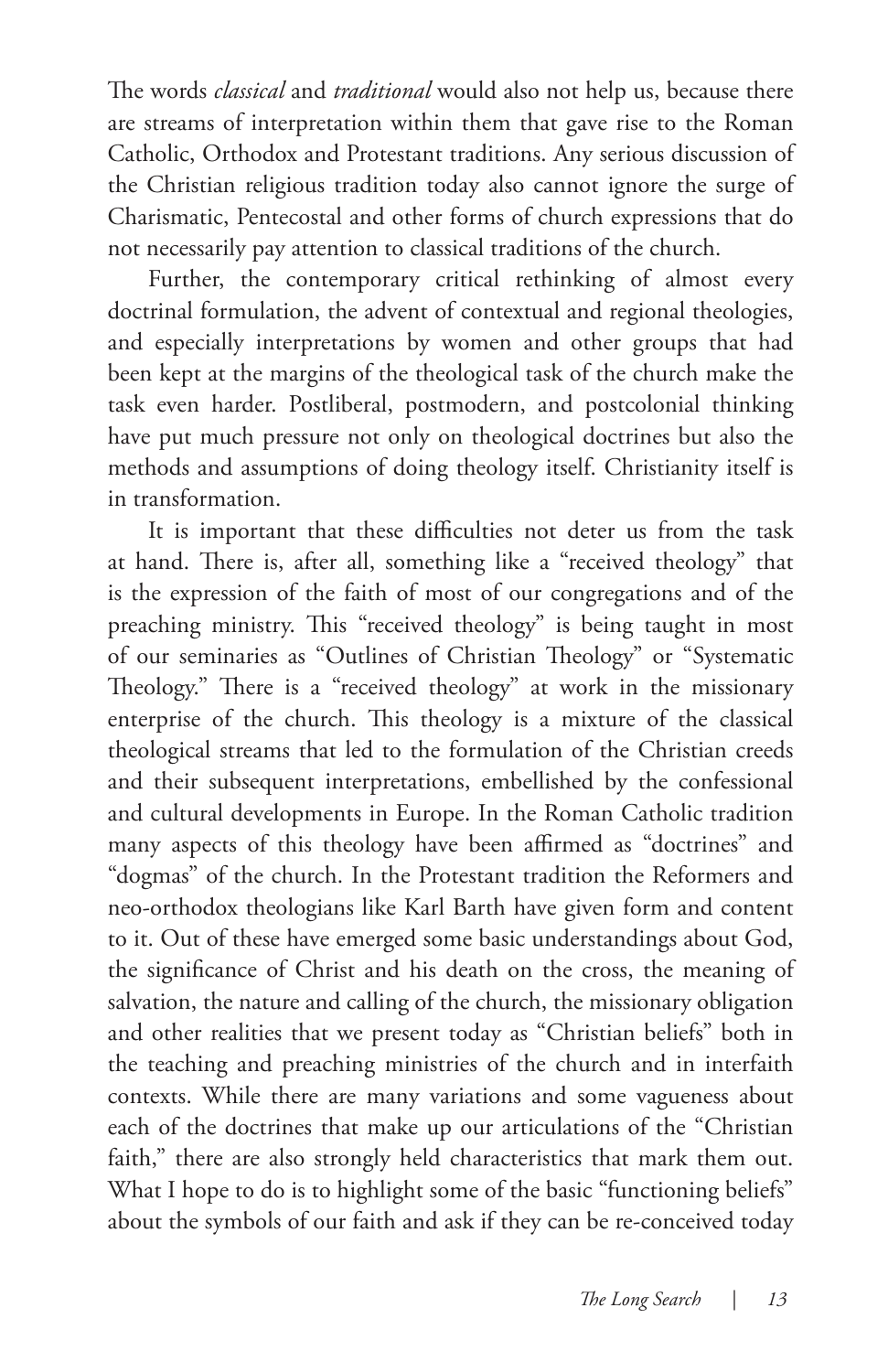to give us a basis for Christian theology in a religiously plural world and for an adequate theology of religions.

#### **Why do we need such rethinking of the fundamentals of our faith?**

Most of us agree that humankind has always been diverse and that its religious history will continue to exhibit irreducible plurality. Bringing all peoples under a single religious umbrella is neither possible nor desirable. It may still be possible and necessary to develop theoretical models to understand religious traditions within a common framework of meaning or to present them as part of the "common religious history" of humankind. But there is also the need for each religious tradition to make sense of its own tradition in light of religious plurality. The question for theology of religions, therefore, is *not only*, "What theological sense I can make of religious plurality?" *but also*, "What is the place of my own tradition, and how can I understand it within religious plurality?" The persistent plurality of religious traditions, therefore, raises three different sets of questions for each religious tradition:

- First, what is the attitude of the specific religion to plurality itself?
- Second, what is the nature of the relationship it seeks to establish with other religious traditions?
- Third, how does it account for and relate to religious plurality within its own self-understanding as a religious tradition?

While the three questions are closely interrelated, each of them point to a slightly different aspect of the overall issue, demanding different types of responses.

Many religious traditions are gaining a new awareness of religious plurality and are being challenged to respond to it. Until now, many of them have either been in geographical isolation or have been able to build theologically and socially self-contained communities that have lived unaffected by the plurality around them. The contemporary world exerts enormous pressures on such communities that make theological, social, and even spiritual isolation a difficult option. Some groups within these religious traditions refuse to deal with plurality because they still have the vision of bringing all peoples into their own fold; when this vision begins to appear utopian and religious diversity remains irreducible,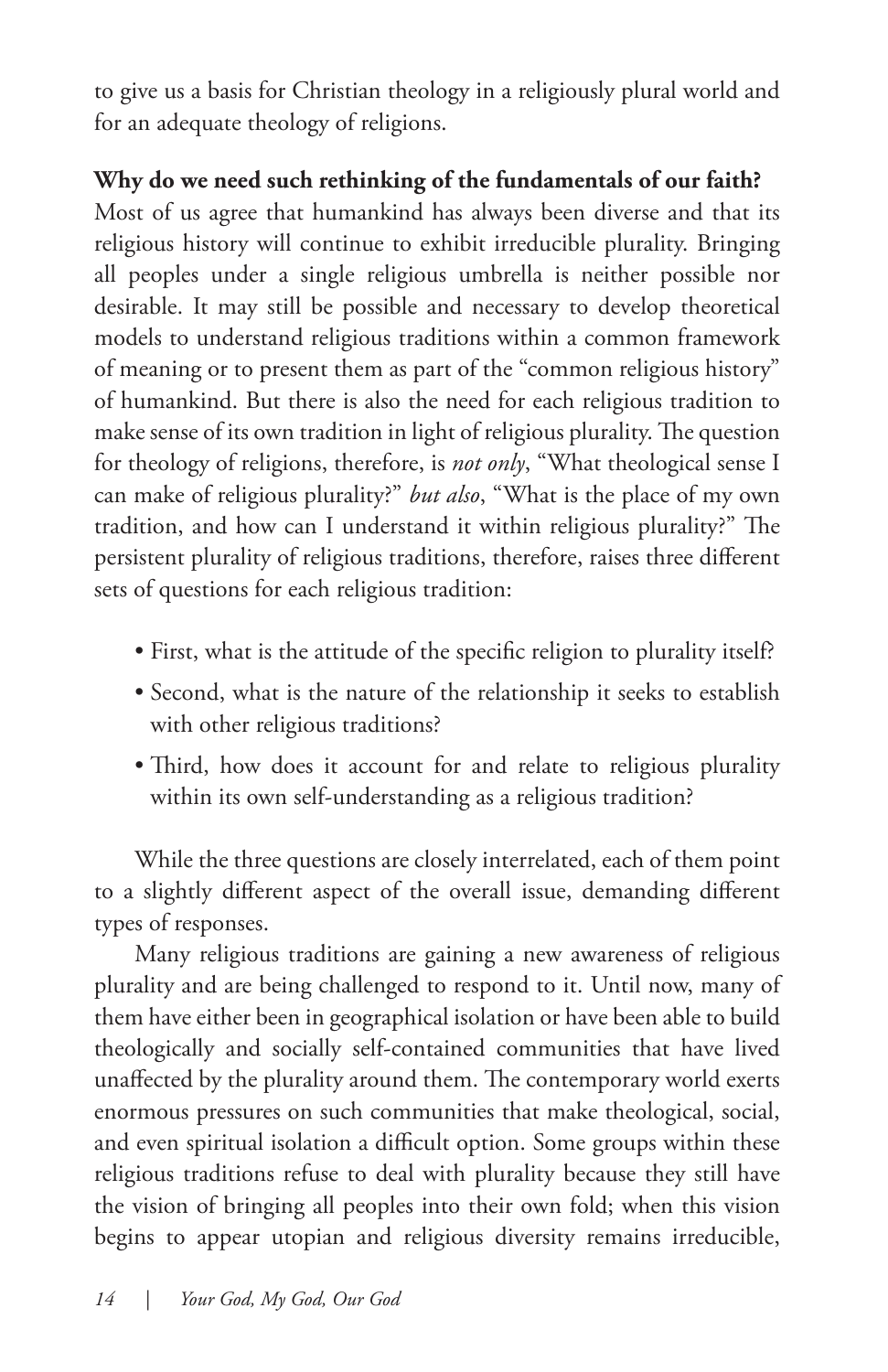plurality itself becomes an issue to be dealt with. Today there are studies and volumes on religious plurality itself and its social, theological and political implications. Postmodern thinking on multiplicity, relativity, relationality, and hybridity has furthered this exploration.

The second challenge, the need to build relationships across the religious barriers, is being dealt with through interfaith dialogue and cooperation. This has been the easier issue to handle and has resulted in the rise of local, national, regional and international interfaith movements across the globe. Almost all religious traditions today acknowledge the need for interfaith dialogue. Some have argued this point by insisting that, "the only way to be religious in our day is to be interreligious."

The third is essentially the theology of religions question. It is the challenge to all religious traditions to account for religious plurality and the fact that others believe, pray, and have a spiritual history different from one's own—from within their own worldviews and symbol systems. It is of course possible for any given religious tradition to ignore or refuse to consider the question, insisting that the question is irrelevant because the aim of their religious tradition is still to bring all peoples into their fold. Some others have responded to the problem by simply accommodating, however loosely, all other religions within their own symbol system. Still others have moved in the pluralist direction of accepting religious plurality as different responses to a common Ultimate Reality. Postmodern perspectives have led some to view religious traditions as alternate religious visions with different goals; they do not see the need to understand them in relation to a common Reality, or feel the challenge to account for them within their own religious self-understanding.

#### *Pastoral dimensions of theological questions*

There are, of course, arguments to support each of the above positions. My own interest, however, arises from my experience of dealing with congregations and students on issues of plurality and interreligious dialogue. The course on Interreligious Dialogue and the seminar on the theology of religions, invariably end with questions raised along these lines:

- If this plurality is true, what do we make of our Christian faith?
- Are we wrong to believe that God's salvation is being offered to all people in Jesus Christ?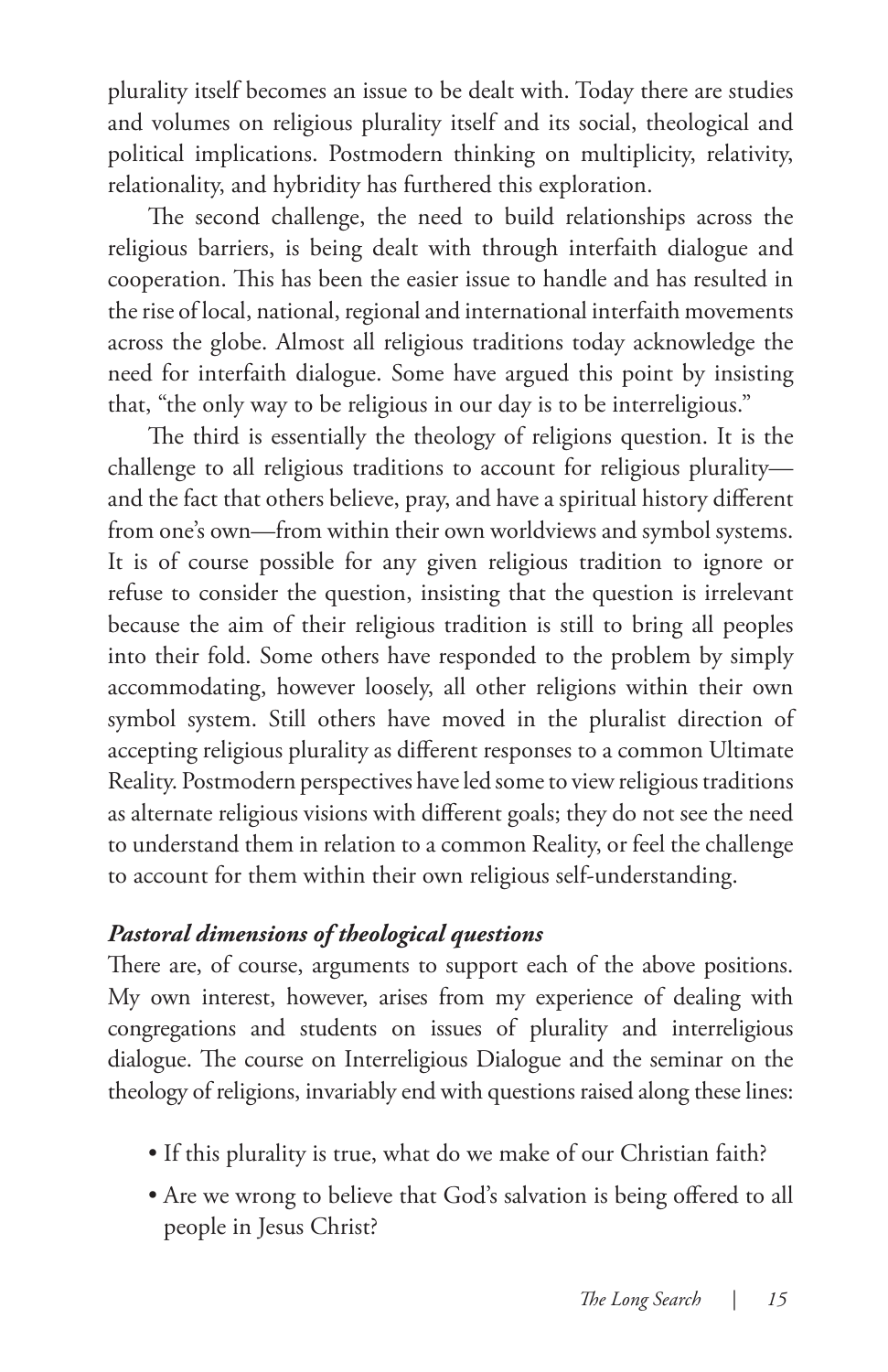- If it is true that God is in a relationship to people of other religious traditions, and has revealed Godself in other ways, is there any case for Christian missions?
- Is it wrong to believe that the church is a community that has been "saved" by its faith in Jesus Christ in an "unsaved" world?

I realize that these are not the direct questions that scholars in the theology of religions deal with. But it is no secret that these are the ways in which Christians themselves pose the issues of Christian relationship to other religious traditions. In other words, while scholarship in the theology of religions deals in large-denomination currency notes, people look for answers in loose change, so that they become usable. The absence of reasonable answers to these questions has, in fact, shaken the confidence of the congregations much more than one realizes. On the extreme end, some have actually left the church and consider what was offered to them as the "Christian faith" as dogmatic, intolerant and bigoted. I have met several such "former Christians" who now call their religious status as "interfaith"—to indicate that they are now in an "open search" for a spirituality to sustain their lives. Others have begun to practice "double belonging"; they hang on to the Christian faith, inherited from their parents or to which they had turned to at one stage of their life, but now adopt yet another tradition like Buddhism or Hinduism as an additional spiritual home. Still others see a "conservative" or "fundamentalist" way of being Christian as the only way to be in the tradition; they consider the Christian faith of those in the "dialogue business" as simply nominal or formal, for they hold that it is difficult to be a true Christian and an interfaith person. "The interfaith movement," said one of my students in the class, "leaves us in the dark; it takes away what we have, and leaves us with nothing to hold on to."

The more I reflected on that comment, the more I was convinced that those of us in the field of interreligious dialogue and the theology of religions have much more work to do. This work has to do not only with finding appropriate models for a theological understanding of religious plurality but also with the interpretation of the Christian faith itself so that it would become a relevant faith in the context of religious plurality.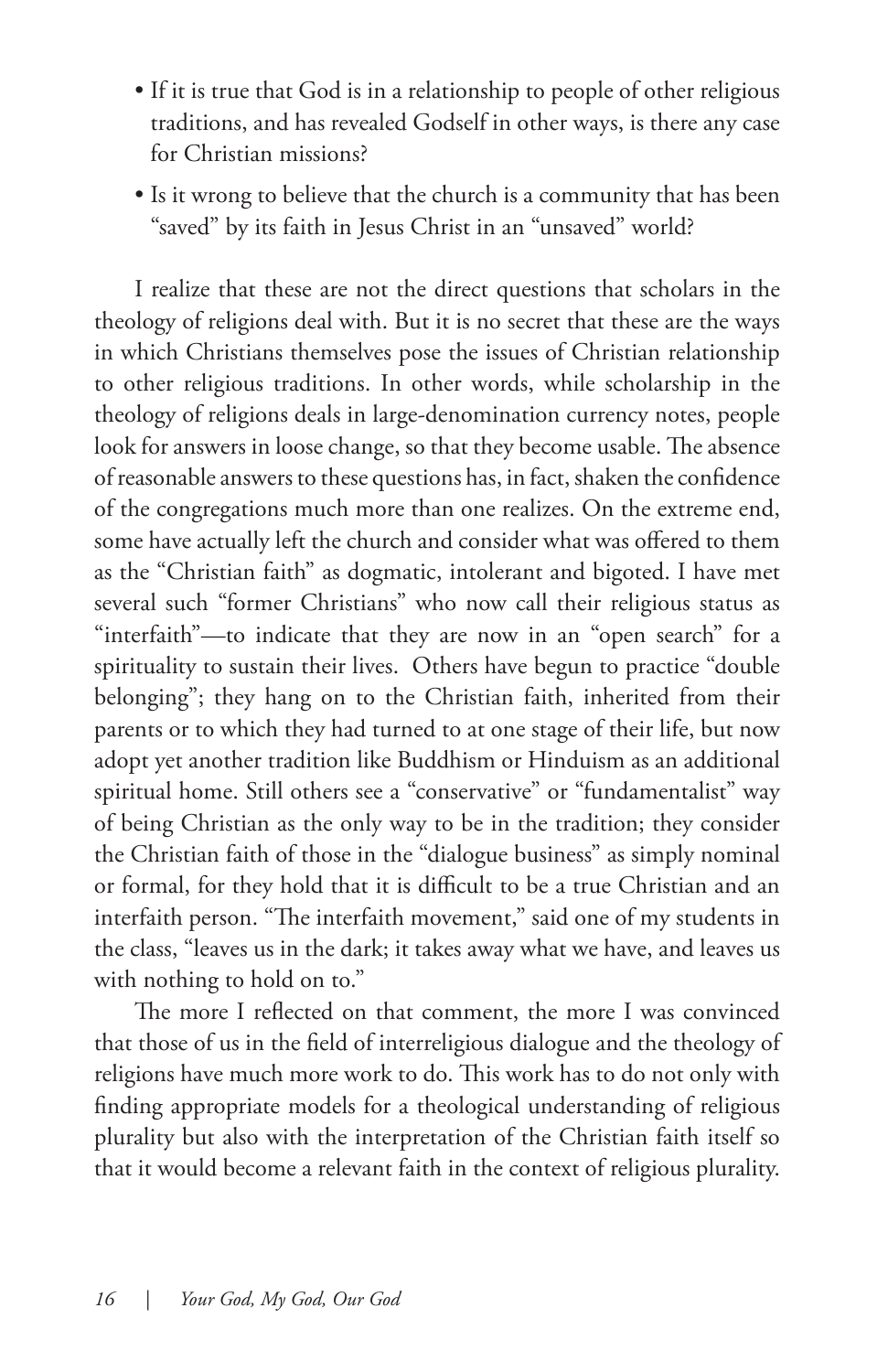#### *The Fourth Parliament of World's Religions*

The Fourth Parliament of World's Religions met in Barcelona, Spain, July 7-13, 2004. It was a particular pleasure to me to be asked to be on a plenary panel on "Christian Responses for Religious Plurality." My heightened interest in this presentation had to do with the fact that the other two persons on the panel were Raimon Panikkar and Paul Knitter, whom I had known and admired for many years, and whose views are among the most often discussed in the classroom. I saw this also as an occasion to share my concern for an appropriate Christian response to religious plurality, which would help Christians in the pews to relate their faith to the new thinking that is emerging in the field.

The three of us took three dimensions of the question, and from the responses of the audience it was clear that they gelled together and showed the many facets of the issues involved. For my own part, I lifted up the need to "rethink" Christianity for religious plurality and expressed the conviction that a relevant Christian response to religious plurality in our day can come only when much of the classical Christian theology is also rethought. The situation facing the churches is nothing less dramatic than that faced by the early church when it moved into the Greco-Roman world. Luke, in Acts 15, says that the turmoil within the church was so profound, and the challenges that the Gentile Christians brought to the faith so crucial, that a special meeting of the leaders of the church had to be called in Jerusalem to deal with some of the beliefs and practices that were, at least by the Jerusalem assembly, expected of Gentiles who had joined the messianic movement. The movement was never the same.

"Our new awareness of religious plurality has shaken the very foundations of some of our theological formulations; the conscience of the church has been deeply troubled by the way some of its deepest beliefs have come under scrutiny," I argued at the Parliament. "What we need to do is to rethink some of our foundational beliefs, such as monotheism, salvation in Christ, mission and so on, for if we take religious plurality with the seriousness it deserves, nothing can be the same again. We are facing today issues of the dimensions faced by the early church in its meeting in Jerusalem."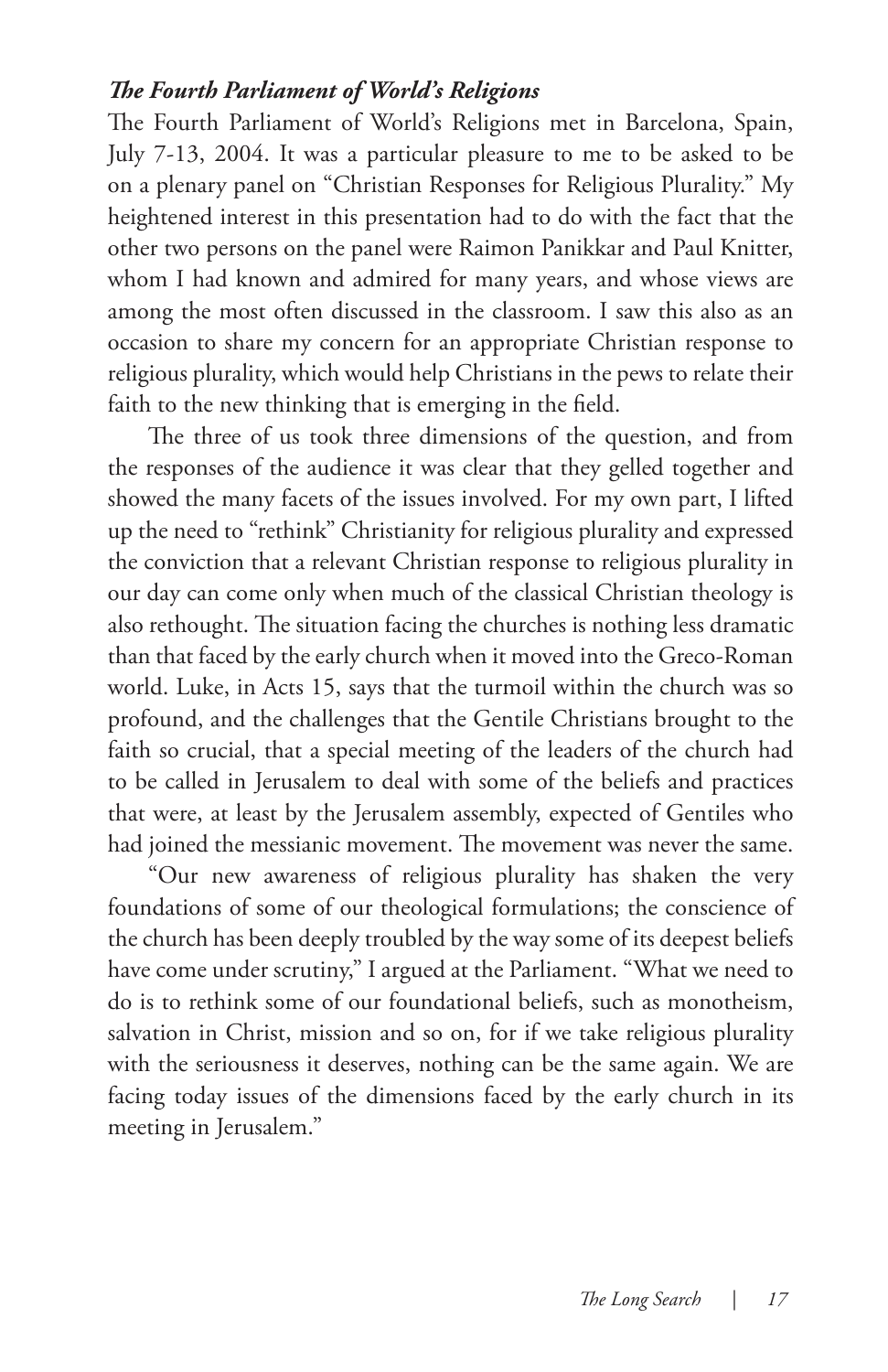"Yes, yes!" said Professor Panikkar, taking hold of me by my arm, "I also say that we need a Jerusalem-II." Paul Knitter, seated at the other end of the table, concurred.

At the end of the session Paul came to me and asked—as he always does when he is excited about ideas—to write down the reflections I have had in my "long search" into a volume that would widen the discussion. All my books so far have come out of what I saw as a felt need in the churches. This, I hope, is no exception.

It is only after accepting the challenge that it dawned on me that the task is an enormous one. Christian doctrines have evolved over centuries under countless influences, and each doctrine has its own history. The greater problem has to do with the expression *"Christian" doctrines,* because, as mentioned earlier, there are several traditions that constitute the Christian Tradition and no amount of explanation would satisfy every branch of the church that their views have been sufficiently represented. The only way to resolve the problem was to decide not to be exhaustive but to say enough to highlight the issue in each area and to indicate possible new interpretations and approaches to it in the context of plurality.

It is important to indicate that this volume seeks to examine some of the most cherished beliefs in the Christian tradition and questions the adequacy of some doctrinal positions that are generally looked upon as "non-negotiable" aspects of what it means to profess a Christian faith. The intention, however, is not to be "radical" in the sense of being flippant or dismissive of what is central to our faith, but radical in the sense of going to the roots to examine whether there are resources that can help us rethink the concepts by which the faith of the church has been articulated in new and challenging ways. I have therefore attempted to give a brief background of the context and influences under which many of the Christian beliefs have developed, and have shown possible biblical and theological bases on which they can be *re-owned* in a new way.

The biggest challenge in any attempt to rethink Christian doctrinal concepts is the issue of Tradition itself. How far could one move away from the "traditions of the church" before one is judged to be speaking from the "outside"? Recognizing that today there is no dearth of theologians who do speak from the "outside," and choose to do so for